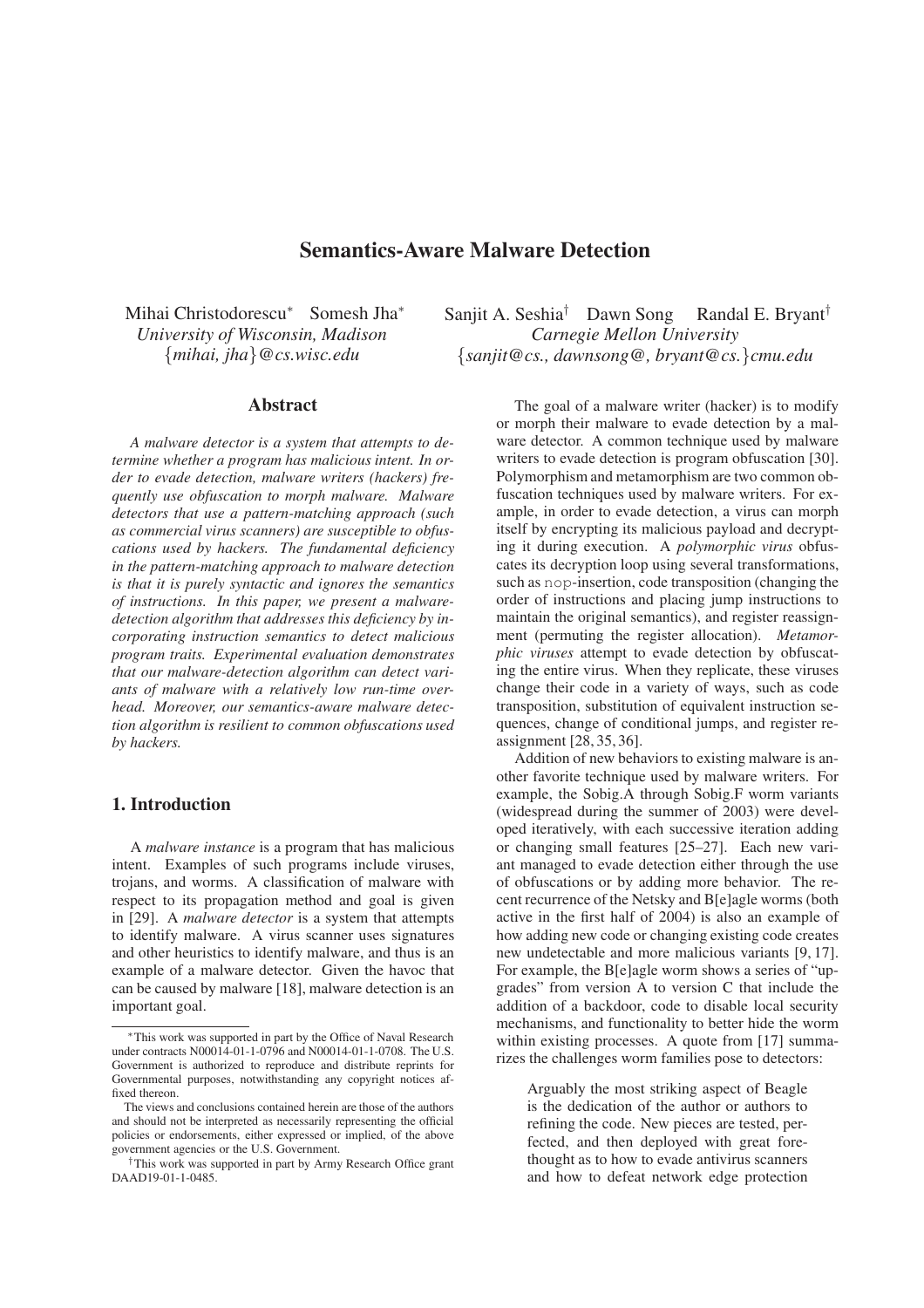devices.

Commercial malware detectors (such as virus scanners) use a simple pattern matching approach to malware detection, i.e., a program is declared as malware if it contains a sequence of instructions that is matched by a regular expression. A recent study demonstrated that such malware detectors can be easily defeated using simple program obfuscations [8], that are already being used by hackers. The basic deficiency in the pattern matching approach to malware detection is that *they ignore the semantics of instructions*. Since the patternmatching algorithm is not resilient to slight variations, these malware detectors must use different patterns for detecting two malware instances that are slight variations of each other. This is the reason that the signature database of a commercial virus scanner has to be frequently updated. The goal of this paper is to design a malware-detection algorithm that uses semantics of instructions. Such an algorithm will be resilient to minor obfuscations and variations.

Suppose a program  $P$  is transformed by a compiler phase (such as register allocation) to produce a program P ′ . The *translation-validation* problem is the problem of determining whether  $P'$  "simulates"  $P$  [31,32]. Translation validation can be used to prove that various compiler phases preserve the semantics of a specific program P. By viewing hacker obfuscations as compiler phases, the malware-detection problem at the surface seems similar to the translation-validation problem. However, there are fundamental differences between the two problems. Translation-validation techniques determine whether the two programs are semantically equivalent. However, variants of malware are *not* equivalent because malware writers add additional functionality between variants. Moreover, translationvalidation researchers make certain assumptions about the transformed program. For example, Necula [31] assumes that all branches in the target program must correspond to branches in the source program. In the context of malicious-code detection, such an assumption is not valid: an adversary is free to transform the malicious code as they wish. Although we use some ideas from the translation-validation literature in the context of malware detection (such as modeling semantics of instructions and using decision procedures), our algorithm is differs from those in the translation-validation literature.

We use the observation that certain malicious behaviors (such as a decryption loop in a polymorphic virus or a loop to search for email addresses in a user's mail folder) appear in all variants of a certain malware. The problem is that the specified malicious behavior (such as a decryption loop) appears in different guises in the different variants. We formalize this problem and describe an algorithm for discovering specified malicious behaviors in a given program. Since our algorithm is semantic rather than purely syntactic, it is resistant to common obfuscations used by hackers. Specifically, this paper makes the following contributions:

- **Formal semantics:** We formally define the problem of determining whether a program exhibits a specified malicious behavior. In general, this problem is undecidable. Our semantics is described in detail in Section 2. We believe that the semantics presented in Section 2 can be used as a "reference semantics" for other researchers working on malware detection.
- **A semantics-aware malware detection algorithm:** Since the problem of determining whether a program exhibits a specified malicious behavior is undecidable, we cannot hope to have a algorithm for the abovementioned problem. In Section 3 we present an algorithm for handling a limited set of transformations used by hackers. However, our evaluation (in Section 4) shows that our algorithm is very effective in discovering malicious behavior, as it detects multiple Netsky and B[e]agle variants with a single template, and its resilience to obfuscation is better than that of commercial virus scanners.

## **2. Semantics of malware detection**

Before we present our formal semantics for malware detection, we will provide an intuitive explanation of the underlying ideas. We will use the example shown in Figure 1 as a running example. Figure 1(a) shows the control-flow graph (CFG) of a specification of malicious behavior and Figure 1(b) shows the CFG of an instruction sequence (which is a fragment of larger program). Instructions in Figure 1 are in the intermediate form (IR) used by our tool. The instructions in our IR are intuitive, and we give a formal description of the IR in Appendix B. We describe various components of our semantics.

**Specifying the malicious behavior.** In our framework, malicious behavior is described using *templates*, which are instruction sequences where variables and symbolic constants are used. Figure 1(a) describes a malicious behavior that is a simplified version of a decryption loop found in polymorphic worms. The malware specification described in Figure 1(a) decrypts memory starting from address const addr1 and writes the decrypted data to memory starting at address const addr2. The decryption function and the termination condition are denoted by the function  $f(\cdot)$  and predicate condition( $\cdot$ ) respectively. By abstracting away the names of specific registers and symbolic constants in the specification of the malicious behavior, our semantics and algorithm are insensitive to simple obfuscations, such as register renaming and changing the starting address of a memory block.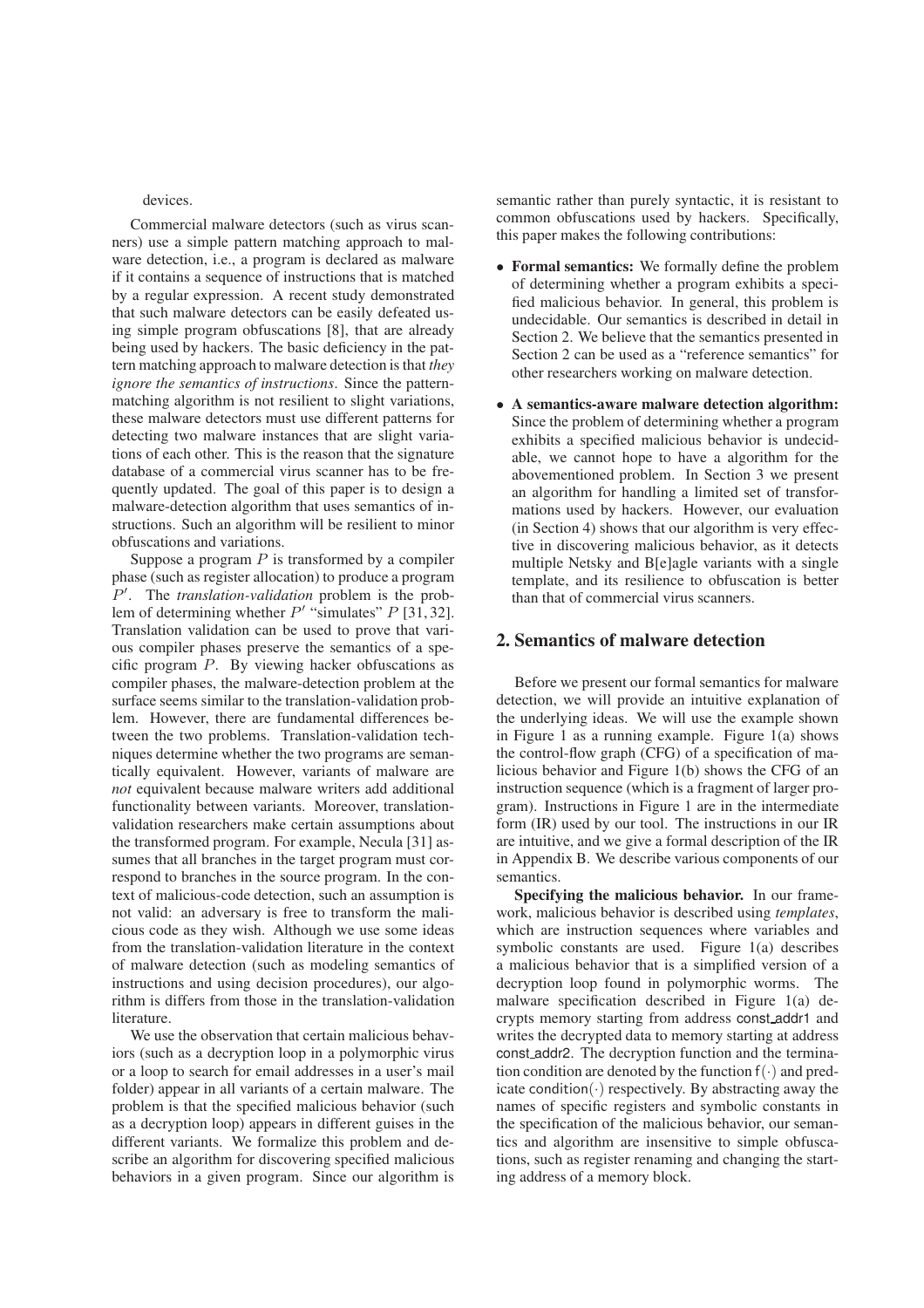

**Figure 1. Malware instance (b) satisfies the template (a) according to our semantics.**

**When does an instruction sequence contain the malicious behavior?** Consider the instruction sequence shown in Figure 1(b). Assume the symbolic constants in the template are assigned values shown in Figure  $1(c)$ . If the template and the instruction sequence shown in Figure 1(a) and 1(b) are executed from a state where the contents of the memory are the same, then after both the executions the state of the memory is the same. In other words, the template and the instruction sequence *have the same effect on the memory*. This is because whenever memory accesses are performed the addresses in the two executions are the same. Moreover, stores to memory locations are also the same. Thus, there is an execution of instruction sequence shown in Figure 1(b) that exhibits the behavior specified by the template given in Figure 1(a). In other words, *the malicious behavior specified by the template is demonstrated by the instruction sequence*. Note that this intuitive notion of an instruction sequence demonstrating a specified malicious behavior is not affected by program transformations, such as register renaming, inserting irrelevant instruction sequences, and changing starting addresses of memory blocks.

## **2.1. Formal semantics**

A *template*  $T = (I_T, V_T, C_T)$  is a 3-tuple, where  $I_T$  is a sequence of instructions and  $V_T$  and  $C_T$  are the set of variables and symbolic constants that appear in  $I_T$ . There are two types of symbolic constants: an *n*-ary function (denoted as  $F(n)$ ) and an *n*-ary predicate (denoted as  $P(n)$ ). Notice that a simple symbolic constant is 0-ary function or has type  $F(0)$ . A constant c of type  $\tau$  is written as  $c : \tau$ . In the template shown in Figure 1(a) the variables  $V_T$  are  $\{A, B\}$  and the symbolic constants  $C_T$  are shown in Figure 1(d). Let  $I$  be an instruction sequence or a program fragment. An example instruction sequence is shown in Figure 1(b). Memory contents are represented as a function  $M: Addr \rightarrow Values$  from the set of addresses  $Addr$ to the set of values  $Values$ , where  $M[a]$  denotes the value stored at address a.

An *execution context* for a template T, with  $T =$  $(I_T, V_T, C_T)$ , is an assignment of values of appropriate types to the symbolic constants in the set  $C_T$ . Formally, an execution context  $EC_T$  for a template T is a function with domain  $C_T$ , such that for all  $c \in C_T$  the type of c and  $EC_T(c)$  are the same. An execution context for the template shown in Figure  $1(a)$  is shown in Figure  $1(c)$ . Given an execution context  $EC_T$  for a template T, let  $EC_T(T)$  be the template obtained by replacing every constant  $c \in C_T$  by  $EC_T(c)$ .

A *state*  $s^T$  for the template  $T$  is a 3-tuple denoted  $(val^T, pc^T, mem^T)$ , where  $val^T : V_T \rightarrow Values$  is an assignment of values to the variables in  $V_T$ ,  $pc^T$  is a value for the program counter, and  $mem^T : Addr \rightarrow$ Values gives the memory content. We follow the convention that a state and its component referring to the template are superscripted by  $T$ . Given a template state  $s^T$ ,  $val(s^T)$ ,  $pc(s^T)$  and  $mem(s^T)$  refer to the three components of the state. Similarly, a state for the instruction sequence I is a 3-tuple  $(val, pc, mem)$ , where val :  $Reg \rightarrow Values$  is an assignment of values to the set of registers Reg, pc is a value for the program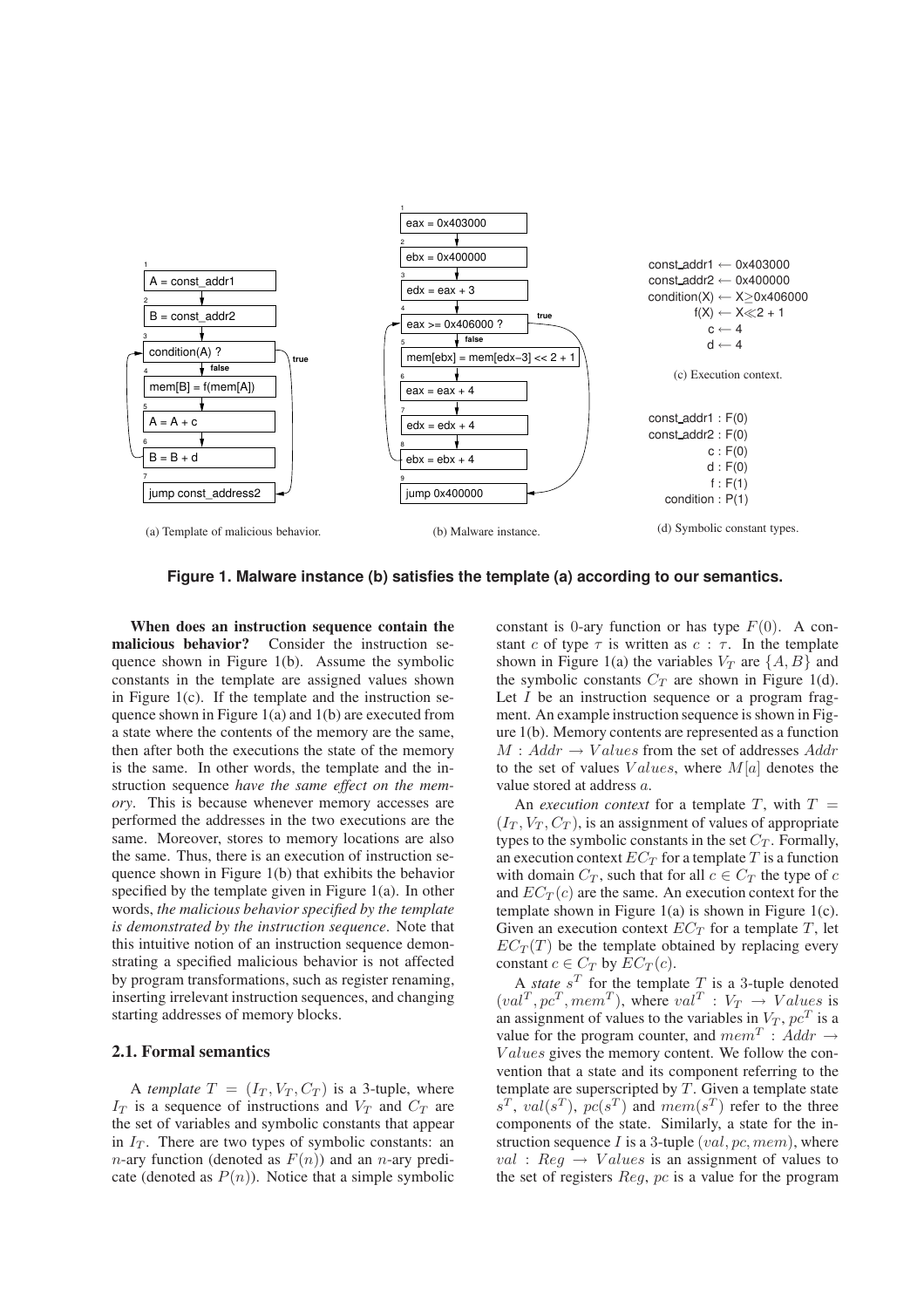counter, and mem :  $Addr \rightarrow Values$  gives the memory contents. Let  $S<sup>T</sup>$  and S be the state space for the template and the instruction sequence respectively.

Assume that we are given an execution context  $EC_T$ for a template T, and the template is in state  $s^T$ . If we execute an instruction i from the template  $EC_T(T)$  in state  $s^T$ , we transition to a new state  $s_1^T$  and generate a system event e (in our context, events are usually system calls or kernel traps). We denote a state change from  $s^T$  to  $s_1^T$  generating an event e as  $s^T \stackrel{e}{\longrightarrow} s_1^T$ . For uniformity, if an instruction  $i$  does not generate a system event, we say that it generates the null event, or  $e(i)$  = *null*. For every initial template state  $s_0^T$ , executing the template  $T$  in an execution context  $EC_T$ generates a sequence as follows:

$$
\sigma(T, EC_T, s_0^T) = s_0^T \xrightarrow{e_1^T} s_1^T \xrightarrow{e_1^T} \cdots,
$$

where for  $i \geq 1$ ,  $s_i^T$  is the state after executing the *i*th instruction from the template  $EC_T(T)$  and  $e_i^{\overline{T}}$  is the event generated by the  $(i - 1)$ -th instruction. Notice that if the template does not terminate,  $\sigma(T, EC_T, s_0^T)$ can be infinite. Similarly,  $\sigma(I, s_0)$  denotes the sequence when the instruction sequence  $I$  is executed from the initial state  $s_0$ .

**Definition 1** We say that an instruction sequence I *contains a behavior specified by the template*  $T =$  $(I_T, V_T, C_T)$  if there exists a program state  $s_0$ , an execution context  $EC_T$ , and a template state  $s_0^T$  such that  $mem(s_0^T) = mem(s_0)$  (the memory in the two states are the same), and the two sequences  $\sigma(I, s_0)$  and  $\sigma(T, EC_T, s_0^T)$  are finite, and the following conditions hold on the two sequences:

• **(Condition 1):** Let the two execution sequences be given as follows:

$$
\sigma(T, EC_T, s_0^T) = s_0^T \xrightarrow{e_1^T} s_1^T \xrightarrow{e_2^T} \cdots \xrightarrow{e_k^T} s_k^T
$$

$$
\sigma(I, s_0) = s_0 \xrightarrow{e_1} s_1 \xrightarrow{e_2} \cdots \xrightarrow{e_r} s_r
$$

Let  $\textit{affected}(\sigma(T, EC_T, s_0^T))$  be the set of addresses a such that  $mem(s_0^T)[a] \neq mem(s_k^T)[a]$ , i.e., affected( $\sigma(T, EC_T, s_0^T)$ ) is the set of memory addresses whose value changes after executing the template  $T$  from the initial state. We require that  $\begin{array}{rcl} \n\text{mem}(s_k^T)[a] & = & \text{mem}(s_r)[a] \text{ holds for all } a \in \mathbb{R} \n\end{array}$ affected  $(\sigma(T, EC_T, s_0^T))$ , i.e. values at addresses that belong to the set affected  $(\sigma(T, EC_T, s_0^T))$  are the same after executing the template  $T$  and the instruction sequence I.

• **(Condition 2):** Ignoring *null* events, the event sequence  $\langle e_0^T, \cdots, e_k^T \rangle$  is a subsequence of the event sequence  $\langle e_0, \cdots, e_r \rangle$ . In order for the two system events  $e_1$  and  $e_2$  to match, their arguments and return values should be identical.

## • **(Condition 3):** If

 $pc(s_k^T) \in affected(\sigma(T, EC_T, s_0^T)),$ 

then  $pc(s_r) \in affected(\sigma(T, EC_T, s_0^T))$ . In other words, if the program counter at the end of executing the template  $T$  points to the affected memory area, then the program counter after executing  $I$  should also point into the affected memory area.

Consider the example shown in Figure 1. Assume that we use the execution context shown in Figure  $1(c)$ for the template shown in Figure 1(a). Suppose we execute the template and instruction sequence shown in Figure 1 from states with the same memory contents. The state of the memory is same in both executions, so condition 1 is true. Condition 2 is trivially satisfied. Since the jumps have the same target, condition 3 is trivially true.

**Definition 2** A program P *satisfies* a template T (denoted as  $P \models T$  iff P contains an instruction sequence I such that I contains a behavior specified by  $T$ . Given a program  $P$  and a template  $T$ , we call the problem of determining whether  $P \models T$  as the *template matching problem* or *TMP*.

**Defining a variant family.** Definition 2 can be used to define a variant family. The intuition is that most variants of a malware contain a common set of malicious behavior, such as a decryption loop and a loop to search for email addresses. Let T be a set of templates (this set contains specification of malicious behavior common to a certain malware family). The set T defines a *variant family* as follows:

$$
\{P \mid \text{for all } T \in \mathcal{T}, \ P \models T\}
$$

In other words, the variant family defined by T contains all programs that satisfy all templates in the set T.

**Theorem 1** TMP is undecidable.

**Proof:** We will reduce the halting problem to TMP. Let  $M$  be a Turing machine, and  $P_M$  be a program that uses instructions in our IR that simulates M (since our IR is Turing complete, this can be accomplished). Without loss of generality, assume that  $P_M$  does not touch a special address sp addr while simulating the Turing machine  $M$ . Before starting to simulate  $M$ ,  $P_M$  sets  $mem[sp\_addr]$  to 0. After simulating M, if  $P_M$  halts, it sets  $mem[sp.addr]$  to 1. Consider the template  $T$ shown below:

$$
\begin{array}{l} mem[\mathsf{sp\_addr}] \ = \ 0 \\ mem[\mathsf{sp\_addr}] \ = \ 1 \end{array}
$$

It is easy to see that  $P_M \models T$  iff M halts.  $\Box$ 

#### **2.2. A weaker semantics**

In some scenarios the semantics described in definition 1 is too strict. For example, if a template uses cer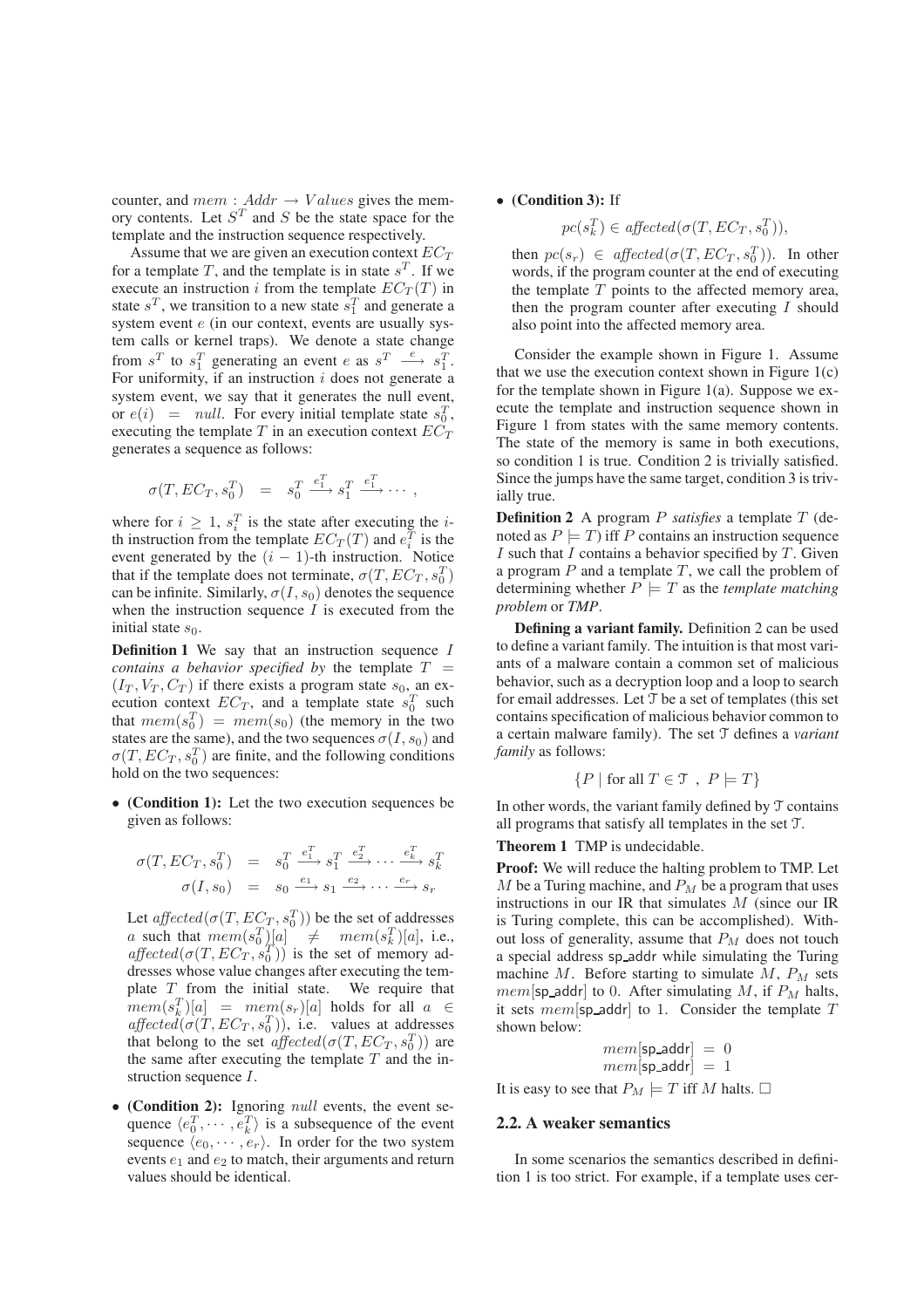tain memory locations to store temporaries, then these memory locations should not be checked for equality in comparing executions of an instruction sequence and a template. Let  $\sigma(T, EC_T, s_0^T)$  be the sequence generated when a template T is executed from a state  $s_0^T$ using the execution context  $EC_T$ . Define a set of *core memory locations core*  $(\sigma(T, \underline{E} \overline{C}_T, s_0^T))$  which is a subset of  $\text{affected}(\sigma(T, \text{EC}_T, s_0^T))$ . Condition 1 in definition 1 can be changed as follows to give a weaker semantics:

• **(Modified condition 1):** We require that for all  $a \in core(\sigma(T, EC_T, s_0^T)),$  we have  $mem(s_k^T)[a] =$  $mem(s<sub>r</sub>)[a]$ , i.e., values in the addresses that belong to the set  $core(\sigma(T, EC_T, s_0^T))$  are the same after executing the template  $T$  and the instruction sequence I. In other words, only the memory locations in the set  $core(\sigma(T, EC_T^{\tau}, s_0^{\tau}))$  are checked for equality in the two executions.

There are several ways to define core memory locations. We describe one possible definition of core memory locations. Assume that each instruction in the template  $T$  is labeled as temp or persistent. Intuitively if an instruction is labeled with temp, it performs temporary computation. Let  $\sigma(T, EC_T, s_0^T)$  be the sequence generated when a template  $T$  executed from a state  $s_0^T$  using the execution context  $EC_T$ . Recall that affected( $\sigma(\overline{T}, EC_T, s_0^T)$ ) is the set of addresses a such that  $mem(s_0^T)[a] \neq mem(s_k^T)[a]$ , where  $s_k^T$  is the last state in the sequence  $\sigma(T, \widetilde{EC}_T, \widetilde{s_0})$ . Then the core memory locations  $core(\sigma(\overline{T}, EC_{T}^-, s_0^T))$  can be defined as any address in  $\operatorname{affected}(\sigma(T, \overline{EC}_T, \overline{s}_0^T))$  that is a target of a load or store instruction with label persistent.

### **3. Semantics-aware matching algorithm**

We present an algorithm for checking whether a program  $P$  satisfies a template  $T$ ; this algorithm is sound, but not complete, with respect to the semantics presented in Section 2.1, yet it can handle several classes of obfuscations (see Section 3.4). We have also implemented our algorithm as a malware-detection tool. The tool takes as input a template and a binary program for the Microsoft Windows on Intel IA-32 (x86) platform, and determines whether a fragment of the suspicious program contains a behavior specified by the template. The tool's output describes the matched fragment of the program together with information relating template variables to program registers and memory locations, and a list of "irrelevant" instruction sequences that are part of the matched program fragment.

#### **3.1. Architecture**

The tool is built on top of the IDA Pro disassembler [13]. Figure 2 illustrates the flow through the tool,



**Figure 2. The architecture of the malicious code detector. Gray boxes represent existing infrastructure.**

starting with the input binary program on the left and ending with an output indicating whether the program satisfies the template.

We first disassemble the binary program, construct control flow graphs, one per program function (as identified by IDA Pro), and produce an intermediate representation (IR). The IR is generated using a library of x86 instruction transformers, in such a way that the IR is architecture-independent. The IR can still contain library and system calls that are, by definition, platform-specific – we remove this last dependency by using summary functions expressed in IR form (see Appendix B for a description of the IR).

The rest of the toolkit takes advantage of the platform- and architecture-independent IR. We have initially focused our research on the Microsoft Windows on Intel IA-32 platform, with no loss of generality. By providing appropriate front-ends that translate the program into the IR format, one can use our malwaredetector tool to process programs for different platforms.

## **3.2. Algorithm description**

Our malware detection algorithm  $A_{MD}$  works by finding, for each template node, a matching node in the program. Individual nodes from the template and the program match if there exists an assignment to variables from the template node expression that unifies it with the program node expression. Once two matching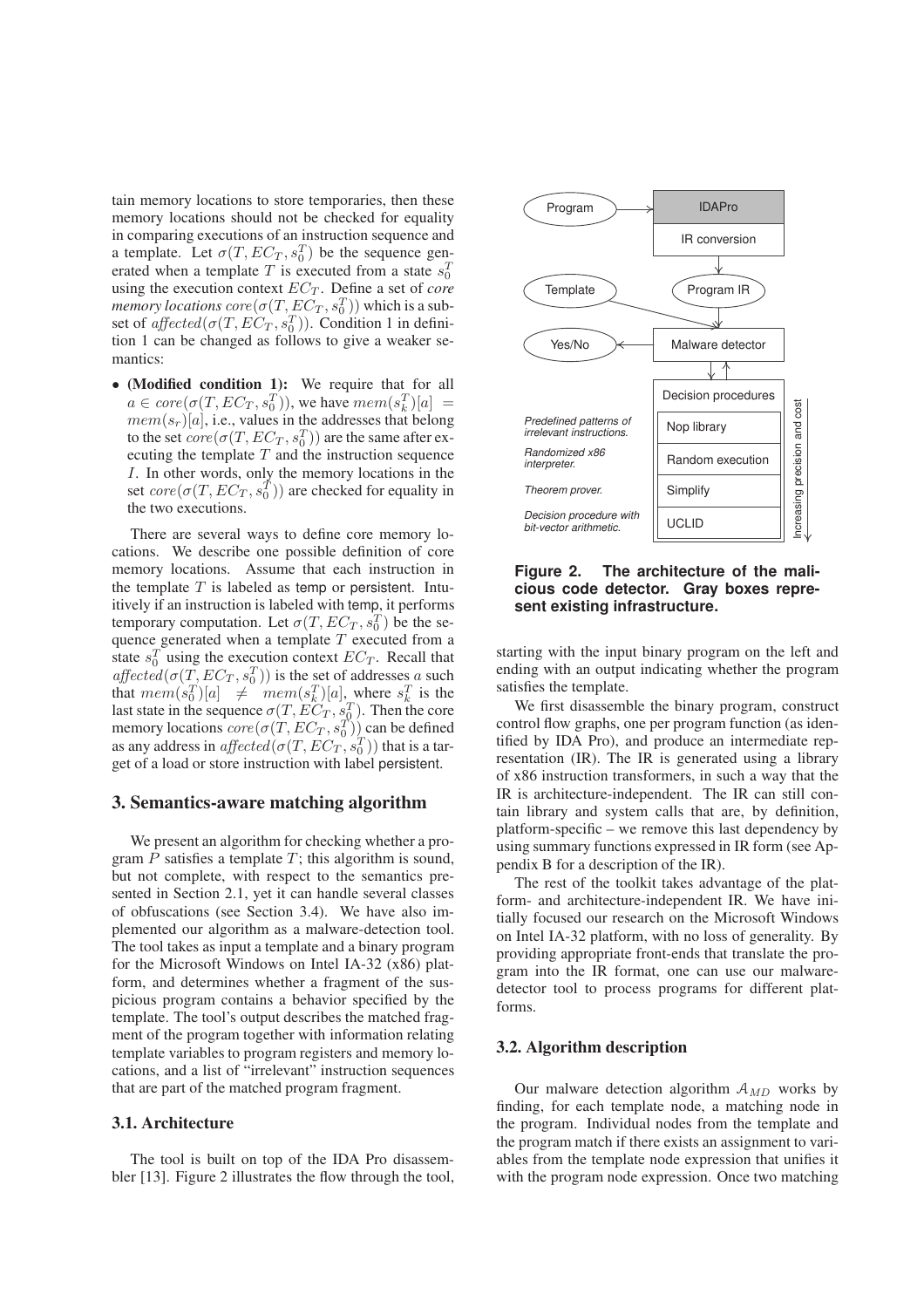nodes are found, we check whether the def-use relationships true between template nodes also hold true in the corresponding program (two nodes are related by a defuse relationship if one node's definition of a variable reaches the other node's use of the same variable). If all the nodes in the template have matching counterparts under these conditions, the algorithm has found a program fragment that satisfies the template and produces a proof of this relationship.

Formally, given a malicious code template  $T$  and a program P, we define the malware detection algorithm  $A_{MD}$  as a predicate on pairs of programs and templates,  $A_{MD}$  : *Programs* × *Templates*  $\rightarrow$  {yes,  $\perp$ }, such that  $A_{MD}(P, T)$  returns "yes" when program P satisfies template T under the conditions below. We denote by  $\perp$ (i.e. "don't know") the return value from the algorithm when it cannot determine that the program satisfies the template.

Consider the example in Figure 3, where a simpler version of the template  $T$  from Figure 1(a) uses expression X≥const addr3 instead of the symbolic constant condition(X) and  $X<sup>5</sup>$  (where symbol  $\cdots$  represents the bit-vector xor operator) instead of f(X). Similarly, the program  $P$  in Figure 3 is a simpler version of the malware instance from Figure 1(b). For  $P$  to satisfy  $T$  in algorithm  $A_{MD}$ , i.e.,  $A_{MD}(P, T) =$ yes, the following two conditions have to hold:

- **Matching of template nodes to program nodes.** First, each node  $n$  in the template has to unify with a node  $m$  in  $P$ . In other words, there is an onto partial function  $f$  from the nodes of  $P$  to nodes in  $T$ , such that  $f(m)$  in T and m in P are unifiable. We will denote by  $B(X, n, m)$ , where  $n = f(m)$ , the binding of variable X referred to in the template instruction at node  $n$  to an expression referred to in the program instruction at node  $m$ . In Figure 3, the gray arrows connect unified template nodes and program nodes: for instance, program node 7 unifies with template node 4.
- **Preservation of def-use paths.** For each node  $n$  in T, define  $def(n)$  as the set of variables defined in n. Similarly,  $use(n)$  is the set of variables used in node n. In Figure 3, template node 3 uses variable A,  $use(3) = \{A\}$ , while template node 6 both defines and uses variable B,  $def(6) = use(6) = {B}$ . Define synthetic nodes  $n_{pre}$  as predecessor to the template entry node and  $n_{post}$  as successor to all template exit nodes, such that  $\hat{def}(n_{pre}) = use(n_{post}) = V_T$ . A *def-use path* is a sequence of nodes  $\langle n_1, ..., n_k \rangle$ such that the following conditions are true:
	- $-$  For  $1 \leq i \leq k$ , there is an edge from  $n_i$  to  $n_{i+1}$ in T, i.e.,  $\langle n_1, \cdots, n_k \rangle$  is a valid path through the template  $T$ .
- **–** The instruction  $I(n_1)$  (at node  $n_1$ ) defines a variable that  $I(n_k)$  uses, that is,  $def(n_1) \cap use(n_k) \neq$ ∅.
- **–** None of the instructions at the intermediate nodes redefine the value of the variables in  $def(n_1)$ , i.e.,  $def(n_1) \cap def(n_i) = \emptyset$  for  $1 < i < k$ .

Two nodes  $n_1$  and  $n_2$  are *def-use related* (denoted by  $duse(n_1, n_2)$  iff there exists a path from  $n_1$  to  $n_2$ that is a def-use path. In Figure 3, template nodes 1 and 3 are def-use related, with the corresponding def-use path  $\langle 1, 2, 3 \rangle$ .

Consider two nodes  $n$  and  $n'$  in  $T$  that are def-use related. Let nodes  $n$  and  $n'$  in  $T$  be matched to nodes m and m' in program P, i.e.  $f(m) = n$ and  $f(m') = n'$ . Suppose X is a variable that is defined in *n* and used in *n'*, and  $B(X, n, m) = r$ and  $B(X, n', m') = r'$ , i.e., X is bound to expression  $r$  program in node  $m$  and  $r'$  in program node m′ . In this case, we need to make sure that the value of expression  $r$  after executing the instruction  $I(m)$  is same as the value of expression r' before executing the instruction  $I(m')$ , for every program path corresponding (under the matching function  $f$ ) to a template path from  $n$  to  $n'$ . In Figure 3, program nodes 1 and 5 match template nodes 1 and 3, with respective bindings  $B(A, 1, 1) = eax$  and  $B(A, 3, 5) = (ecx - 1)$ . The condition we need to enforce is that the value of eax after program instruction  $I(1)$  is same as the value of  $(ex -1)$  before program instruction  $I(5)$ . In our algorithm, these value invariants are checked using a decision procedure.

Algorithm  $A_{MD}$  implements a conservative approximation of the formal semantics of malware detection from Section 2.1, as the following result demonstrates.

**Theorem 2**  $A_{MD}$  is sound with respect to the *TMP* semantics, i.e.  $\mathcal{A}_{MD}(P, T) =$  yes implies that  $P \models T$ .  $\Box$ 

The proof is given in Appendix A. Our algorithm is thus sound with respect to the *TMP* semantics, but it is not complete. We can show there exists a program P, and a template T, such that  $P \models T$ , but  $\mathcal{A}_{MD}(P, T)$  returns ⊥. Consider the following example (in C-like syntax) where the template captures the behavior of initializing an array of 10 elements to 0.

| Template T                              | Program P                                                                                 |
|-----------------------------------------|-------------------------------------------------------------------------------------------|
| for $(i = 0; i < 10; i++)$<br>$a[i]=0;$ | for $(i = 0; i < 10; i += 2)$<br>$a[i]=0;$<br>for $(i = 1; i < 10; i += 2)$<br>$a[i]=0$ ; |

Both the program and the template initialize one array of 10 elements: the sets of affected memory locations are the same in the final states of the template and the program, thus  $P \models T$ . Our algorithm  $A_{MD}$  will not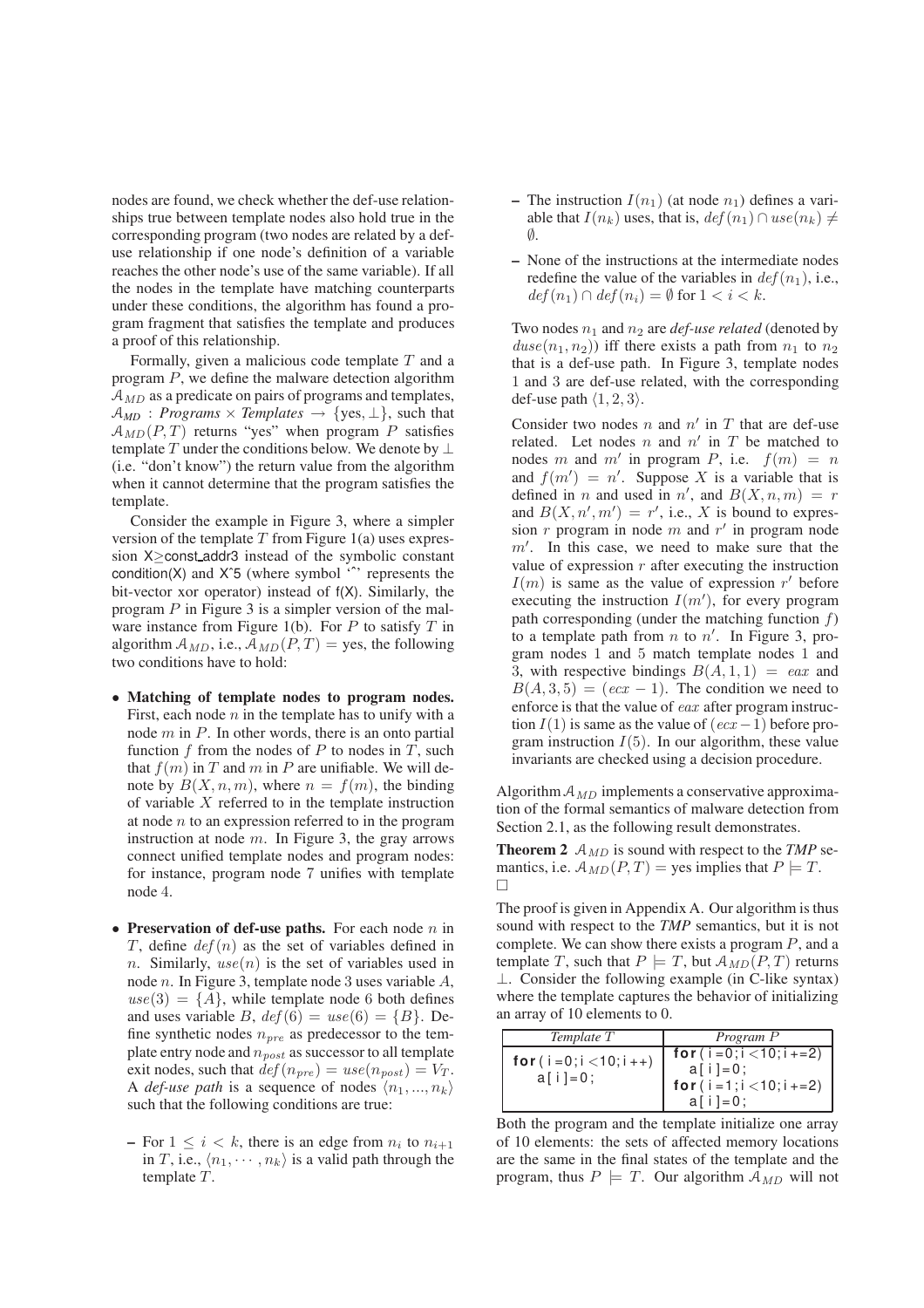

**Figure 3. Example of program (on the right) satisfying a template (on the left) according to** our algorithm  $A_{MD}$ . Gray arrows connect program nodes to their template counterparts. The **dashed arrow on the left marks one of the def-use relations that** *does hold true* **in the template, while the corresponding dashed arrow on the right marks the def-use relation that** *must hold true* **in the program.**

match the program with the template as the ordering of memory updates in the template loop is different from that in the program loops.

**Local unification.** The unification step addresses the first condition of algorithm  $A_{MD}$ , by producing an assignment to variables in an instruction at a template node such that it matches a program node instruction (if such an assignment exists). Since a program node expression contains only ground terms, the algorithm uses one-way matching that instantiates template variables with program expressions. In Figure 3, template node 3 matches program node 5, with the binding  ${A \leftarrow$  ecx - 1, const\_addr3  $\leftarrow$  0x406000 }. In the prototype we implemented, a template can contain expressions with variables, symbolic constants, predefined functions (see the operators in Appendix B), and external function calls. The matching algorithm takes these restrictions into account:

- A variable in the template can be unified with any program expression, except for assignment expressions.
- A symbolic constant in the template can only be unified with a program constant.
- The predefined function memory :  $F(1)$  (traditionally written in array notation memory[...]) can only be unified with the program function memory :  $F(1)$ .
- A predefined operator in the template can only be unified with the same operator in the program.
- An external function call in the template can only be unified with the same external function call in the program.

Standard unification rules apply in all other cases: for example, an operator expression in the template unifies with an expression in the program if the program operator is the same as the template operator and the corresponding operator arguments unify. Template node 1  $(A = \text{const}\_ \text{addr1})$  can unify with program nodes 1 (eax =  $0x403000$ ) or 2 (ebx =  $0x400000$ ) but not with program nodes 8 or 9, since template node 1 expression has a symbolic constant as the right-hand side.

The result of the local unification step is a binding relating template variables to program expressions. The binding for the example in Figure 3 is shown in Table 1. Note that the bindings are different at various program points (at program node 1, template variable A is bound to eax, while at program node 5, template variable A is bound to (ecx - 1)). Requiring bindings to be consistent (monomorphic) seems like an intuitive approach, but leads to an overly restrictive semantics – any obfuscation attack that reassigns registers in a program fragment would evade detection. We want to check program expressions bound to the same template variable (e.g. eax and (ecx - 1) are both bound to A) and verify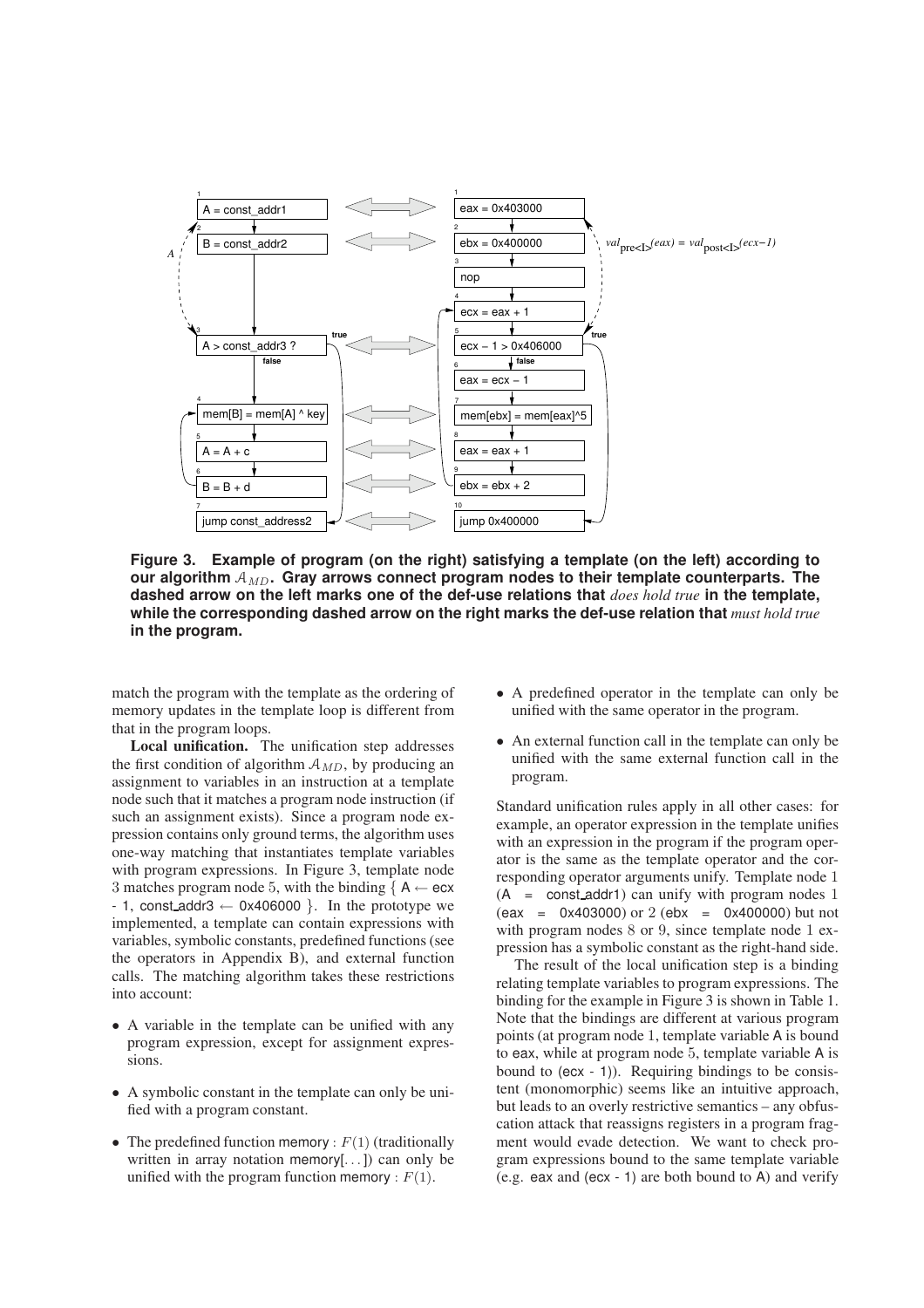they change value in the same way the template variable changes values. We employ a mechanism based on def-use chains and value preservation to answer this problem.

|                | Unified nodes        | <i>Bindings</i>                    |
|----------------|----------------------|------------------------------------|
| T1             | P <sub>1</sub>       | $A \leftarrow eax$                 |
|                |                      | const_addr1 $\leftarrow$ 0x403000  |
| T2             | P <sub>2</sub>       | $B \leftarrow ebx$                 |
|                |                      | const_addr2 $\leftarrow$ 0x400000  |
|                | T3<br>P <sub>5</sub> | A $\leftarrow$ ecx - 1             |
|                |                      | const_addr $3 \leftarrow 0x406000$ |
| T4             | P7                   | A ← eax                            |
|                |                      | $B \leftarrow ebx$                 |
| T <sub>5</sub> | P <sub>8</sub>       | A ← eax                            |
|                |                      | increment1 $\leftarrow$ 1          |
| T <sub>6</sub> | P <sub>9</sub>       | $B \leftarrow ebx$                 |
|                |                      | increment2 $\leftarrow$ 2          |
| T7             | P10                  | const_addr2 $\leftarrow$ 0x400000  |

**Table 1. Bindings generated from the unification of template and program nodes in Figure 3. Notation T**n **refers to node** n **of the template, and P**m **refers to node** m **of the program.**

**Value preservation on def-use chains.** The second condition of algorithm  $A_{MD}$  requires template variables and the corresponding program expressions to have similar update patterns (although not necessarily the same values). For each def-use chain in the template, the algorithm checks whether the value of the program expression corresponding to the template-variable use is the same as the value of the program expression corresponding to the template-variable definition. Consider Figure 3, where template nodes 1 and 3 are defuse related. Program nodes 1 and 5 map to template nodes 1 and 3, respectively. Denote by  $R$  the program fragment between nodes 1 and 5, such that  $R$  contains only program paths from program node 1 to node 5 that correspond to template paths between template nodes 1 and 3 (i.e., any path in  $R$  has nodes that either map to template paths between 1 and 3, or have no corresponding template node). A def-use chain for template variable A connects template node 1 with template node 3: in the program, the expressions corresponding to template variable A after program node 1 and before program node 5 must be equal in value, across all paths in R. This condition can be expressed in terms of value predicates: for each path  $I$  in program fragment  $R$  (e.g.  $I = \langle P2, P3, P4 \rangle$ ),  $val_{pre\langle I \rangle}(eax) = val_{post\langle I \rangle}(ecx - 1),$ where  $val_{pre\{I\}}$  represents the variable-valuation function for the program state before path I and  $val_{post(I)}$ is the variable-valuation function for the program state after path I. We can formulate this query about preserving def-use chains as a *value preservation prob-* *lem*: given the program fragment  $R$ , we want to check whether it maintains the value predicate  $\phi \equiv \forall I \in$  $R \cdot \left( val_{\text{pre}\langle I \rangle}(eax) = val_{\text{post}\langle I \rangle}(ecx - 1) \right).$ 

The algorithm uses decision procedures to determine whether a value predicate holds. We discuss these decision procedures in Section 3.3; for now, we treat the decision procedures as oracles that can answer queries of the form "Does a program fragment  $R$  maintain an invariant  $\phi$ ?" For each match considered between a program node and a template node, the algorithm checks whether the def-use chain is preserved for each program expression corresponding to a template variable used at the matched node (see Appendix C for a listing of all the def-use chains checked for the example shown in Figure 3). This approach eliminates a large number of matches that cannot lead to a correct template assignment.

## **3.3. Using decision procedures to check valuepreservation**

A value-preservation oracle is a decision procedure that determines whether a given program fragment is a semantic nop with respect to certain program variables. Formally, given a program fragment  $P$  and program expressions  $e_1, e_2$ , a decision procedure  $D$  determines whether the value predicate  $\phi(P, e_1, e_2) \equiv \forall I \in$  $P$ .  $val_{\text{pre}\langle I\rangle}(e_1) = val_{\text{post}\langle I\rangle}(e_2)$  holds.

 $\mathcal{D}(P, e_1, e_2) =$  $\sqrt{ }$ <sup>J</sup>  $\mathcal{L}$ true if  $P$  is a semantic nop, i.e.  $\phi(P, e_1, e_2)$  holds ⊥ otherwise

Similarly, we can define decision procedures that determine whether  $\neg \phi(P, e_1, e_2)$  holds (in this case, the result of  $\mathcal{D}(P, e_1, e_2)$  is "false" or  $\perp$ ). We denote by  $\mathcal{D}^+$  a decision procedure for  $\phi(P, e_1, e_2)$ , and by  $\mathcal{D}^-$  a decision procedure for  $\neg \phi(P, e_1, e_2)$ .

As the value preservation queries are frequent in our algorithm (possibly at every step during node matching), the prototype use a collections of decision procedures ordered by their precision and cost. Intuitively, the most naïve decision procedures are the least precise, but the fastest to execute. If a  $\mathcal{D}^+$ -style decision procedure reports "true" on some input, all  $\mathcal{D}^+$ -style decision procedures following it in the ordered collection will also report "true" on the same input. Similarly, if a D−-style decision procedure reports "false on some input, all D−-style decision procedures following it in the ordered collection will also report "false" on the same input. As both  $\mathcal{D}^+$ - and  $\mathcal{D}^-$ -style decision procedures are sound, we define the order between  $\mathcal{D}^+$  and  $\mathcal{D}^-$  decision procedures based only on performance.

This collection of decision procedures provides us with an efficient algorithm for testing whether a program fragment  $P$  preserves expression values: iterate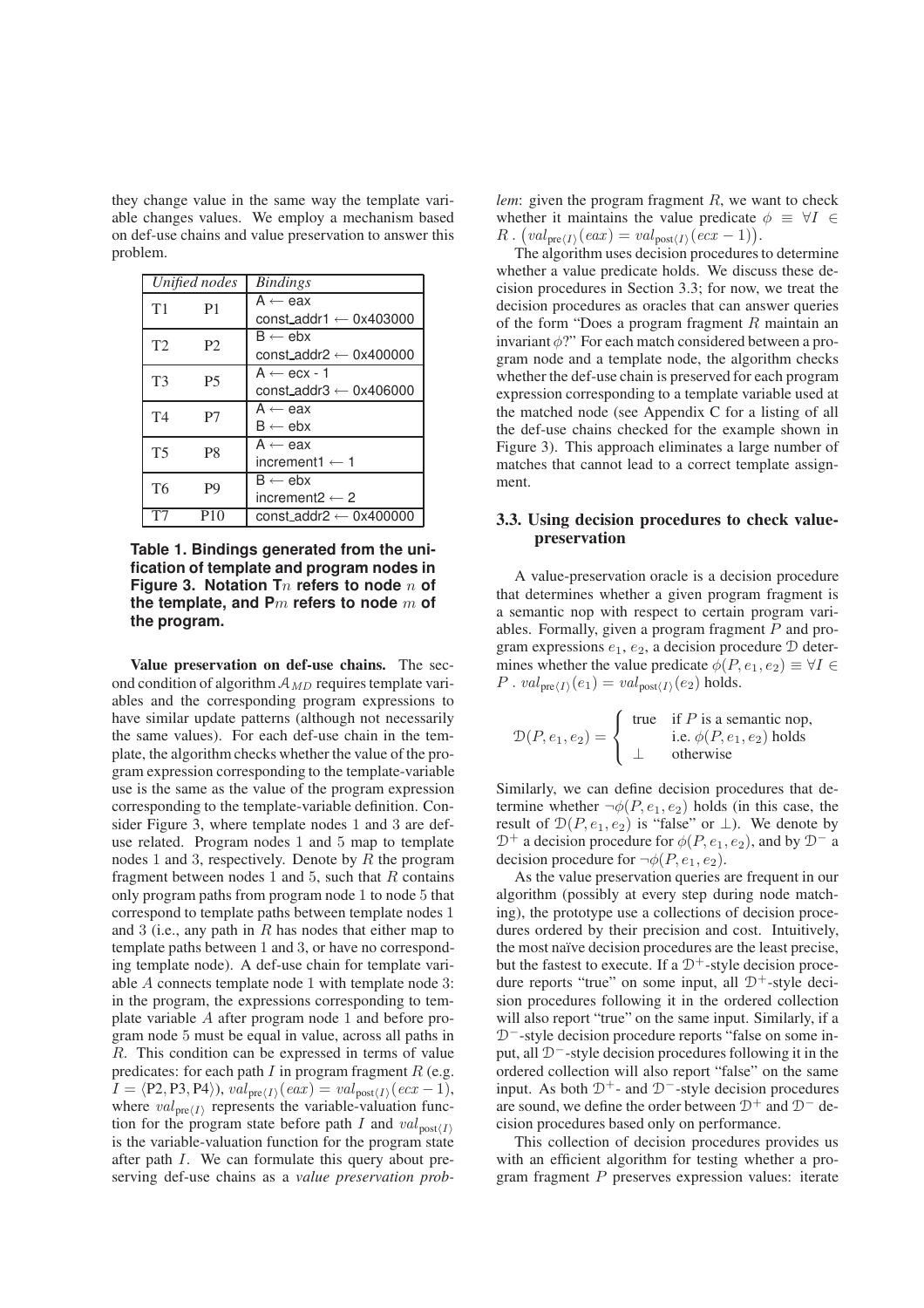through the ordered collection of decision procedures, querying each  $\mathcal{D}_i$ , and stop when one of them returns "true", respectively "false" for D<sup>−</sup>-style decision procedures. This algorithm provides for incrementally expensive and powerful checking of the program fragment, in step with its complexity: program fragments that are simple semantic nops will be detected early by decision procedures in the ordered collection. Complex value preserving fragments will require passes through multiple decision procedures. We present, in order, four decision procedures that are part of our prototype.

**Nop Library**  $\mathcal{D}_{\text{NOP}}^+$ . This decision procedure identifies sequences of actual nop instructions, which are processor-specific instructions similar to the *skip* statement in some high-level programming languages, as well as predefined instruction sequences known to be semantic nops. Based on simple pattern matching, the decision procedure annotates basic blocks as nop sequences where applicable. If the whole program fragment under analysis is annotated, then it is a semantic nop. The nop library can also act as a cache for queries already resolved by other decision procedures.

**Randomized Symbolic Execution**  $\mathcal{D}_{RE}^-$ . This oracle is based on a D<sup>−</sup>-style decision procedure using randomized execution. The program fragment is executed using a random initial state (i.e. the values in registers and memory are chosen to be random). At completion time, we check whether it is true that  $\neg \phi(P, e_1, e_2)$ : if true, at least one path in the program fragment is not a semantic nop, and thus the whole program fragment is not a semantic nop.

**Theorem Proving**  $\mathcal{D}_{\text{ThSimplify}}^+$ . The value preservation problem can be formulated as a theorem to be proved, given that the program fragment has no loops. We use the Simplify theorem prover [14] to implement this oracle: the program fragment is represented as a state transformer  $\delta$ , using each program register and memory expression converted to SSA form. We then use Simplify to prove the formula  $\delta \Rightarrow \phi(P, e_1, e_2)$ , in order to show that all paths through the program fragment are semantic nops under  $\phi(P, e_1, e_2)$ . If Simplify confirms that the formula is valid, the program fragment is a semantic nop. One limitation of the Simplify theorem prover is the lack of bit-vector arithmetic, which binary programs are based on. Thus, we can query Simplify only on programs that do not use bit-vector operations.

**Theorem Proving**  $\mathcal{D}_{\text{ThUCLID}}^{+}$ . A second theorem proving oracle is based on the UCLID infinite-state bounded model checker [22]. For our purposes, the logic supported by UCLID is a superset of that supported by Simplify. In particular, UCLID precisely models integer and bit-vector arithmetic. We model the program fragment instructions as state transformers for each register and for memory (represented as an uninterpreted function). UCLID then simulates the program

| Obfuscation transformation      | Handled<br>by $A_{MD}$ ? |
|---------------------------------|--------------------------|
| Instruction reordering          |                          |
| Register renaming               |                          |
| Garbage insertion               |                          |
| Instruction replacement         | limited                  |
| <b>Equivalent functionality</b> |                          |
| Reordered memory accesses       |                          |

**Table 3. Obfuscation transformations addressed by our malware detection algorithm and some limitations.**

fragment for a given number of steps and determines whether  $\phi(P, e_1, e_2)$  holds at the end of the simulation.

For illustration, consider Figure 3: the value preservation problem consists of the program fragment  $R$ , created from program nodes 2, 3, and 4, and the value predicate  $\phi \equiv \forall I \in R$ .  $val_{\text{pre}(I)}(eax) = val_{\text{post}(I)}(ecx-1)$ . To use the Simplify theorem proving oracle, the formula shown in Table 2 is generated from program fragment R.

### **3.4. Strengths and limitations**

For the algorithm to be effective against real-life attacks, it has to "undo" various obfuscations and other program transformations that a malware writer might use. We list the strengths and weaknesses of our algorithm in Table 3. We discuss below in detail four classes of obfuscations algorithm  $A_{MD}$  can handle: code reordering, equivalent instruction replacement, register renaming, and garbage insertion.

*Code reordering* is one of the simplest obfuscations hackers use to evade signature matching. The obfuscation changes the order of instructions on disk, in the binary image, while maintaining the execution order using jump instructions. This obfuscation is handled by the use of control flow graphs. *Register renaming* is a simple obfuscation that reassigns registers in selected program fragments. As a result, a signature matching tool will fail to detect any obfuscated variant as long as it searches for a signature with a specific register. Our template matching algorithm avoids this pitfall by using templates. The uninterpreted variables are assigned corresponding program registers and memory locations only during unification and, thus, the matching algorithm can identify any program with the same behavior as the template, irrespective of the register allocation.

*Garbage insertion* obfuscates a program by inserting instruction sequences that do not change the behavior of the program. Algorithm  $A_{MD}$  tackles this class of obfuscations through the use of decision procedures to reason about value predicates on def-use chains. *Equivalent instruction replacement* uses the rich instruction set available on some architectures, notably on the Intel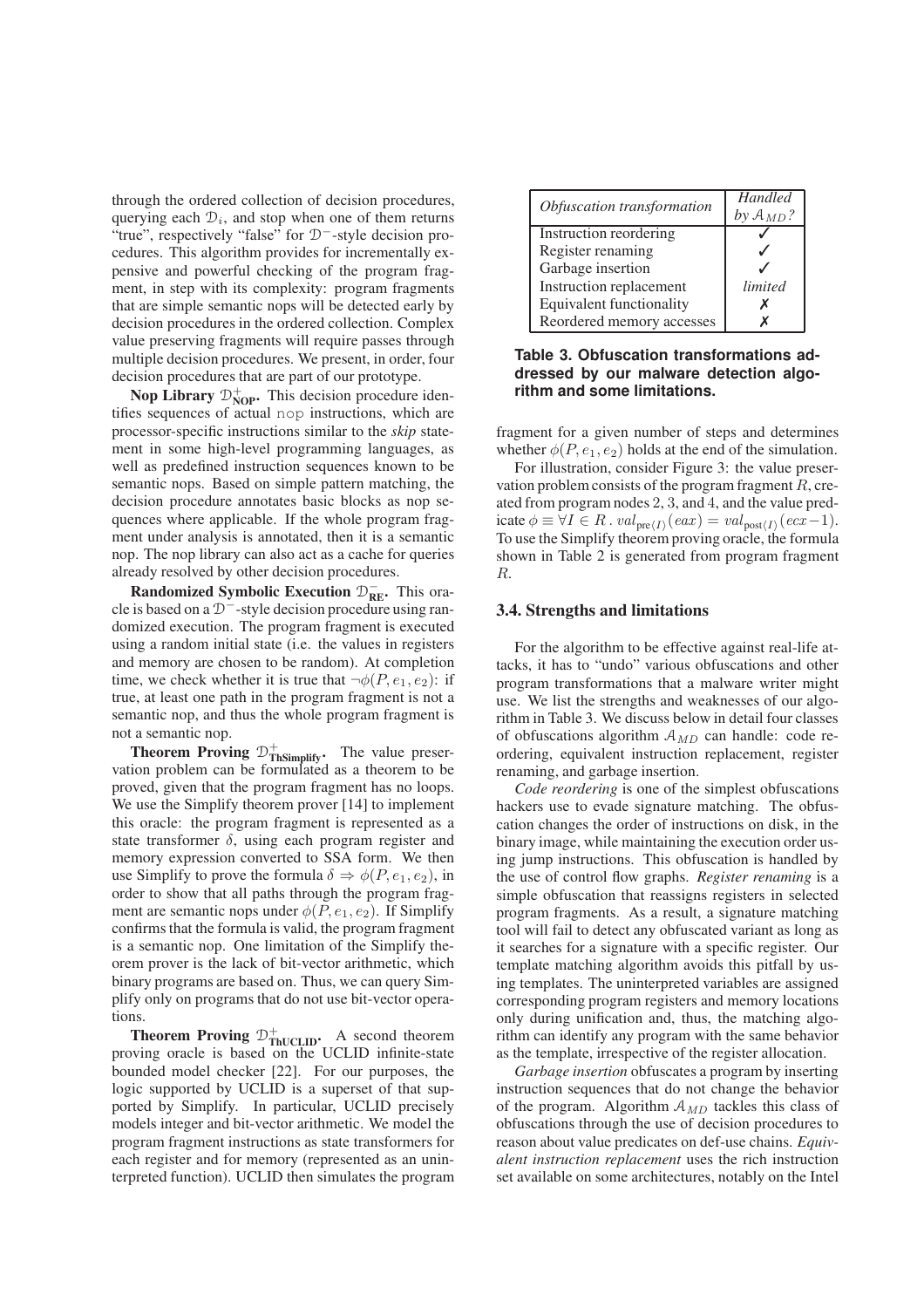

**Table 2. Example of Simplify query corresponding to program fragment** R **and value predicate** φ**.**

IA-32 (x86), to replace groups of consecutive instructions with other short instruction sequences that have the same semantics. For example, to add 1 to register  $X$  in the x86 architecture, one can use the inc  $X$  (increment) instruction, or the add  $X$ , 1 instruction, or the sub  $X$ ,  $-1$  instruction. We handle a limited kind of instruction replacement by normalizing the code into an intermediate representation (IR) with semanticallydisjoint operations.

**Limitations.** Our tool has few limitations. First, the current implementation requires all of the IR instructions in the template to appear in the same form in the program. For example, if an IR node in the template contains " $x = x * 2$ ", the same operation (an assignment with a multiplication on the right hand side) has to appear in the program for that node to match. This means that we will not match the equivalent program instruction "eax = eax << 1" (arithmetic left shift). Attacks against this requirement are still possible, but are fairly hard, as the bar has been raised: the attacker has to devise multiple equivalent, yet distinct, implementations of the same computation, to evade detection. This is not an inherent limitation of the semantics, and can be handled using an IR normalization step.

The second limitation comes from the use of def-use chains for value preservation checking. The def-use relations in the malicious template effectively encode a specific ordering of memory updates – thus, our algorithm  $A_{MD}$  will detect only those program that exhibit the same ordering of memory updates. We note that automatically generating functionally-equivalent variants is a hard problem. Handling obfuscations that reorder instructions to achieve a different ordering of memory updates is one goal of our ongoing research.

## **4. Experimental results**

We evaluated our implementation of algorithm  $A_{MD}$ against real-world malware variants. The three major goals of our experiments were to develop malicious behavior templates that can match malware variants, to measure the false positive rates the algorithm generates with these templates, and to measure the detection algorithm's resilience to obfuscation. We used malware instances in the wild both for developing behavior templates and as starting point for obfuscation transformations in the obfuscation resilience testing. Highlights of the evaluation are:

- *The template-based algorithm detects worms from the same family*, as well as unrelated worms, using a single template.
- *No false positives* were generated when running our malware detector on benign programs, illustrating the soundness of our algorithm in its current implementation.
- The algorithm exhibits *improved resilience to obfuscation* when compared to commercial anti-virus tool McAfee VirusScan.

## **4.1. Variant detection evaluation**

We developed two templates and tested malware samples and benign programs against them. One template captures the decryption-loop functionality common in many malicious programs, while the other template captures the mass-mailing functionality common to email worms. While throughout this section we use only the decryption-loop template as example, the results from using the mass email template were similar. For malware samples we used seven variants of Netsky (B, C, D, O, P, T, and W), seven variants of B[e]agle (I, J, N, O, P, R, and Y), and seven variants of Sober (A, C, D, E, F, G, and I). All of them are email worms, each with many variants in the wild, ranging in size from 12 kB to 75 kB.

| Malware          | Template detection   |                 | Running time |           |
|------------------|----------------------|-----------------|--------------|-----------|
| family           | Decryp-<br>tion loop | Mass-<br>mailer | Avg.         | Std. dev. |
| <b>Netsky</b>    | 100%                 | $100\%$         | 99.57 s      | 41.01 s   |
| <b>B</b> [e]agle | 100%                 | $100\%$         | 56.41 s      | $40.72$ s |
| Sober            | 100%                 | $0\%$           | 100.12 s     | 45.00 s   |

**Table 4. Malware detection using algo** $r$ ithm  $A_{MD}$  for 21 e-mail worm instances.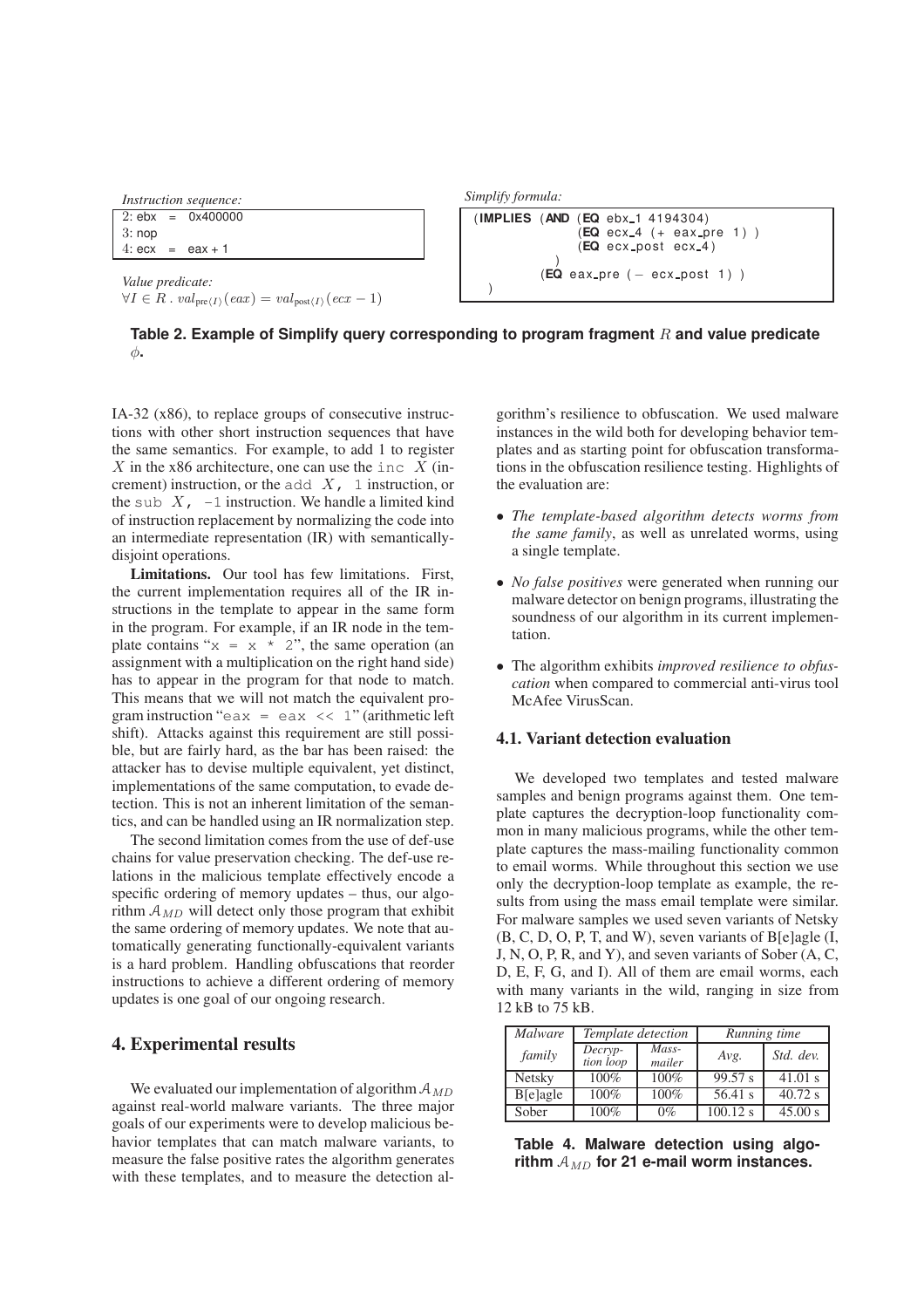The decryption-loop template describes the behavior of programs that unpack or decrypt themselves to memory: the template consists of (1) a loop that processes data from a source memory area and writes data to a destination memory area, and (2) a jump that targets the destination area. Many binary worms use this technique to make static analysis harder: the actual code of the worm is not available for inspection until runtime. To construct the template, we analyzed the Netsky.B email worm and manually extracted the code that performs the decryption and the jump. The template was then generalized from this code by replacing actual registers and memory addresses with variables. The massmailing template was developed in a similar manner: it describes the custom SMTP functionality present in the worm, including email composition and transmission.

We applied our algorithm on each malware instance and each decryption-loop template. We achieved 100% detection of the Netsky and B[e]agle worm instances using only the two templates (the mass-mailing template required minor tweaks to detect B[e]agle). The Sober worm instances did not match the mass-mailing template, requiring a separate template. Due to limitations in the current prototype implementation, matching calls into the Microsoft Visual Basic runtime library (used by Sober worm instances) is not supported. Nonetheless, we have shown that algorithm  $A_{MD}$  can detect multiple worm instances from the same family using one template, in contrast with commercial virus scanners that require many signatures (McAfee VirusScan uses 13 signatures to detect the worms in our test set). Our detection results come with one caveat: 3 of the Netsky variants could not be processed by IDA Pro. Since we build our tool on the assumption that disassembly can be performed successfully, we do not consider those 3 variants as false negatives. Running times for the tool (listed in Table 4) are satisfactory for a prototype and suggest that real-time performance can be achieved with an optimized implementation.

### **4.2. False positive evaluation**

We evaluated the algorithm and the templates against a set of benign programs, in order to measure the false positive rate and to evaluate the templates we developed. We used a set of 2,000 programs with sizes between <1 kB and 150 kB, from standard Microsoft Windows system programs, to compiler tools, to Microsoft Office programs. We have also tried to test larger benign binaries, with sizes up to 5 MB, but they did not disassemble successfully. For successfully disassembled programs, the false positive rate was 0%, meaning that our implementation  $A_{MD}$  correctly classified all programs as benign (none of the test programs matched the templates).

In Figure 4, we present the results of this evalua-

tion: programs are grouped by size, in 5 kB increments, and the disassembly and detection rates are plotted for each group. For example, the bar to the right of the 71,680 B point represents programs between 71,680 B and 76,799 B in size, and indicates that 97.78% of the programs in this group were disassembled successfully and were detected as benign, while 2.22% failed to disassemble (either because the disassembler crashed, or because it failed to group program code into functions). The running time per test case ranged from 9.12 s to 413.78 s, with an average of 165.5 s.

#### **False Positive Evaluation of 2,000 Binaries**



**Figure 4. Evaluation of algorithm**  $A_{MD}$  on **a set of 2,000 benign Windows programs yielded no false positives. Gray bars indicate the percentage of programs that disassembled correctly and were detected as benign; white bars indicate the percentage of programs that failed to disassemble.**

### **4.3. Obfuscation resilience evaluation**

To test resilience to obfuscation, we applied garbage insertion transformations of varying degrees of complexity to worm variant B[e]agle.Y, and compared the detection rate of our malware detection tool against McAfee VirusScan. The garbage insertion transformation adds code fragments to a program, such that each code fragment is irrelevant in its insertion context. We considered three types of garbage insertion: (1) *nop insertion* adds simple sequences of nop instructions; (2) *stack-op insertion* adds sequences of stack operations; and (3) *math-op insertion* adds sequences of arithmetic operations. We generated 20 variants for each type of obfuscation. To test the limits of our implementation, one of the *math-op insertion* transformations actually replaced single instructions of the form  $x = x + const$ with equivalent sequences. The results are tabulated in Table 5: our tool catches all obfuscations with the ex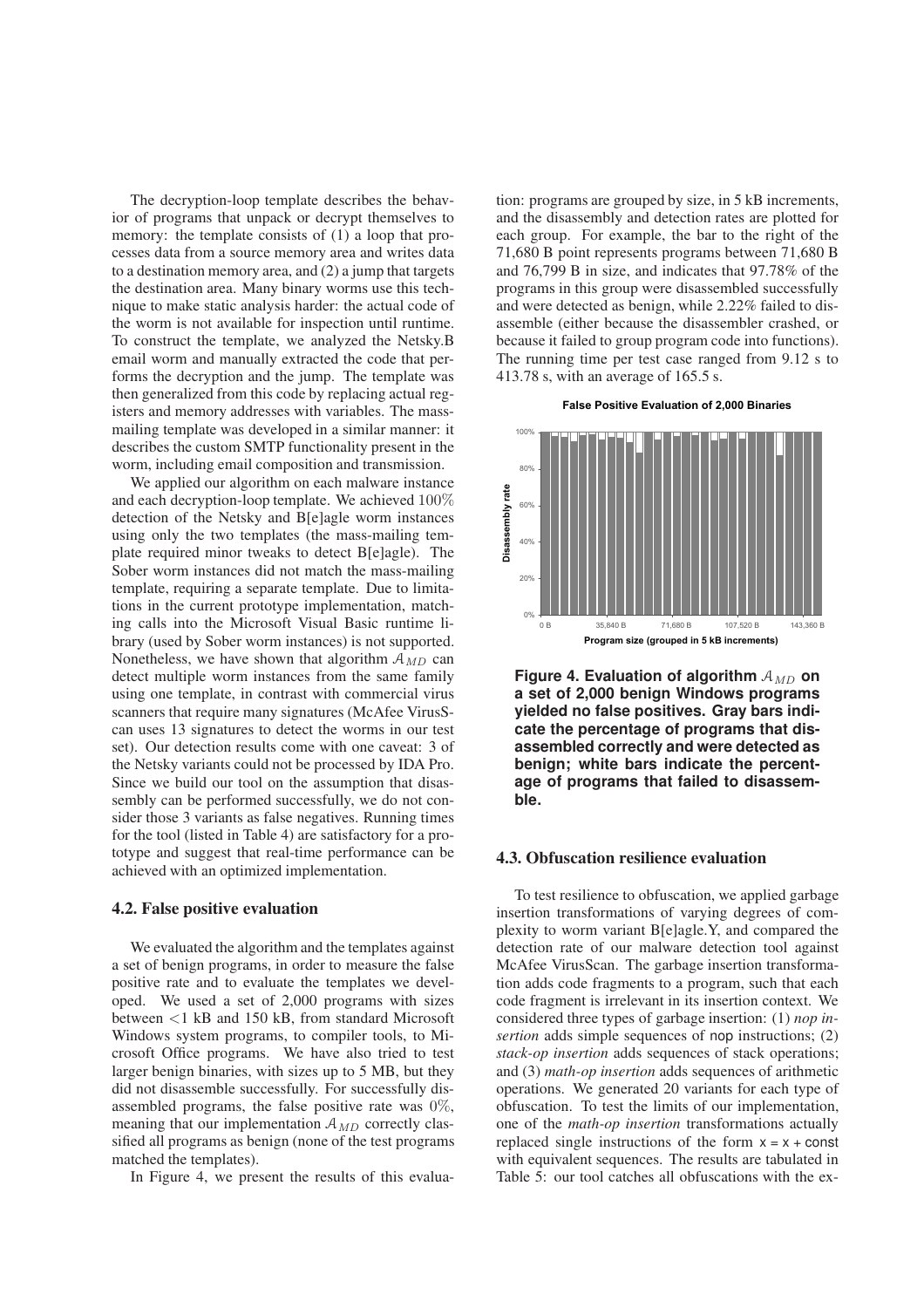ception of the math-op replacement transformation; in such a case, since the algorithm seeks to exactly match a template instruction of the form  $x = x + const$ , any equivalent instruction sequences are not detected.

| <i>Obfuscation</i> | Algorithm $A_{MD}$ |           | McAfee    |
|--------------------|--------------------|-----------|-----------|
| type               | Average            | Detection | VirusScan |
|                    | time               | rate      |           |
| Nop                | 74.81 s            | $100\%$   | 75.0%     |
| Stack op           | 159.10 s           | 100%      | 25.0%     |
| Math op            | 186.50 s           | 95%       | 5.0%      |

**Table 5. Evaluation of algorithm**  $A_{MD}$  on **a set of obfuscated variants of B[e]agle.Y. For comparison, we include the detection rate of McAfee VirusScan.**

## **5. Related work**

We compare our work to existing research in the areas of malware detection, translation validation, and software verification.

## **5.1. Malware detection**

In previous work [8], we demonstrated that current commercial virus scanners can be easily evaded by using simple obfuscations used by hackers. Many malware-detection techniques are based on staticanalysis of executables. In this area, we previously described a malware-detection algorithm called SAFE [7]. SAFE can only handle very simple obfuscations (only nops can appear between matching instructions), e.g., the example shown in Figure 1 cannot be handled by SAFE. Moreover, the formal semantics of malware detection was not explored by the earlier work. Static analysis of binaries is used by Kruegel *et al.* [21] to detect kernel-level rootkits, which are attack tools that are used by hackers to hide their presence from system administrators. They look for suspicious instruction sequences using symbolic execution. The detection algorithm presented in this paper is more powerful because we use multiple decision procedures (symbolic execution being just one of them). Our specification of malicious behavior is richer than the one used by Kruegel *et al.* Therefore, using our algorithm can result in a more powerful tool for detecting kernel-level rootkits. We will explore this interesting application of our algorithm in the future. Singh and Lakhotia [33] provide an annotated bibliography of papers on malware analysis and detection.

An essential step in statically analyzing executables is disassembly, which translates machine code to assembly code. Linn and Debray [23] demonstrate that simple obfuscations can thwart the disassembly process. The abovementioned research demonstrates the importance of handling obfuscations in malware detection. Kruegel *et al.* [20] present techniques for disassembling obfuscated executables. In this paper, we assume that the malware being analyzed can be disassembled.

The theoretical limits of malicious code detection (specifically of virus detection) have been the focus of many researchers. A virus is a malware that replicates itself by copying its code to other program files. Cohen [10] and Chess-White [6] showed that in general the problem of virus detection is undecidable. Spinellis [34] proved that problem of reliably identifying a bounded-length virus is NP-complete. These results are similar to the result presented in this paper (see Theorem 1). However, our formal model of malware detection is different than the one used by these researchers: we present a semantics and an algorithm for detecting *specific* malicious behaviors, avoiding the problem of undecidability (as proven by Cohen) and the problem of undetectable malware classes (as introduced by Chess and White).

Dynamic monitoring can also be used for malware detection. Cohen [10] and Chess-White [6] propose a virus detection model that executes code in a sandbox. Another approach rewrites the binary to introduce checks driven by an enforceable security policy [15] (known as the *inline reference monitor* or the *IRM* approach). We believe static analysis can be used to improve the efficiency of dynamic analysis techniques, e.g., static analysis can remove redundant checks in the IRM framework. In the future we will explore hybrid static-dynamic approaches to malware detection.

### **5.2. Translation validation**

A translation-validation [12, 16, 31, 32] system attempts to verify that the semantics of a program is not changed by an optimizing transformation. Differences between malware detection and translation validation were discussed in the introduction.

## **5.3. Software verification**

Our work is closely related to previous results on static analysis techniques for verifying security properties of software [1, 3–5, 19, 24]. In a larger context, our work is similar to existing research on software verification [2,11]. However, there are several important differences. First, since these systems analyze benign code, they do not have to handle obfuscations. Second, to our knowledge, all existing work on static analysis techniques for verifying security properties analyzes source code. On the other hand, our analysis technique works on executables.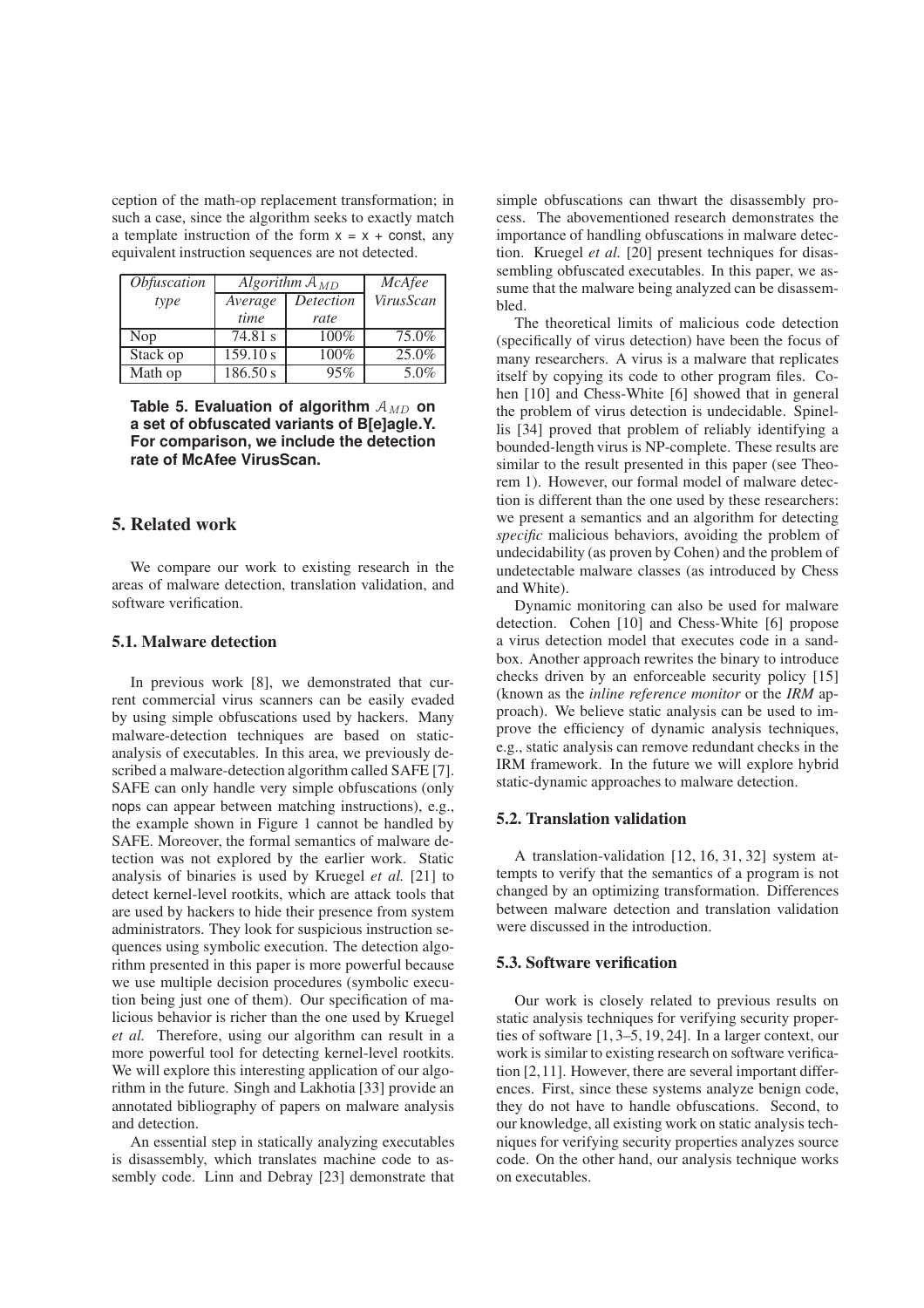## **6. Conclusion**

We observe that certain malicious behaviors (such as decryption loops) appear in all variants of a certain malware. Based on this intuition, we gave a formal semantics for malware detection. We also presented a malware-detection algorithm that is sound with respect to our semantics. Experimental evaluation demonstrated that our algorithm can detect all variants of certain malware, has no false positives, and is resilient to obfuscation transformations generally used by hackers.

There are several opportunities for further work. In the future we will address the limitations discussed in Section 3 (see Table 3). We also plan to optimize our tool to reduce the execution times.

**Acknowledgments.** We are thankful to our anonymous reviewers for their invaluable comments. We would also like to express our gratitude to Giovanni Vigna, our shepherd throughout the revision process, for his feedback.

# **References**

- [1] K. Ashcraft and D. Engler. Using programmer-written compiler extensions to catch security holes. In *Proceedings of the 2002 IEEE Symposium on Security and Privacy (Oakland'02)*, pages 143–159, May 2002.
- [2] T. Ball and S. Rajamani. Automatically validating temporal safety properties of interfaces. In *Proceedings of the 8th International SPIN Workshop on Model Checking of Software (SPIN'01)*, volume 2057 of *Lecture Notes in Computer Science*, pages 103–122, Toronto, Ontario, Canada, 2001. Springer-Verlag Heidelberg.
- [3] M. Bishop and M. Dilger. Checking for race conditions in file accesses. *Computing Systems*, 9(2), 1996.
- [4] H. Chen and D. Wagner. MOPS: an infrastructure for examining security properties of software. In *9th ACM Conference on Computer and Communications Security (CCS'02)*. ACM Press, November 2002.
- [5] B. Chess. Improving computer security using extending static checking. In *Proceedings of the 2002 IEEE Symposium on Security and Privacy (Oakland'02)*, pages 160–173, May 2002.
- [6] D. Chess and S. White. An undetectable computer virus. In *Proceedings of the 2000 Virus Bulletin Conference (VB2000)*, 2000.
- [7] M. Christodorescu and S. Jha. Static analysis of executables to detect malicious patterns. In *Proceedings of the 12th USENIX Security Symposium (Security'03)*, pages 169–186. USENIX Association, USENIX Association, Aug. 2003.
- [8] M. Christodorescu and S. Jha. Testing malware detectors. In *Proceedings of the ACM SIGSOFT International Symposium on Software Testing and Analysis 2004 (ISSTA'04)*, pages 34–44, Boston, MA, USA, July 2004. ACM Press.
- [9] M. Ciubotariu. Netsky: a conflict starter? *Virus Bulletin*, pages 4–8, May 2004.
- [10] F. Cohen. Computer viruses: Theory and experiments. *Computers and Security*, 6:22–35, 1987.
- [11] J. Corbett, M. Dwyer, J. Hatcliff, C. Pasareanu, Robby, S. Laubach, and H. Zheng. Bandera: Extracting finitestate models from Java source code. In *Proceedings of the 22nd International Conference on Software Engineering (ICSE'00)*, pages 439–448. ACM Press, 2000.
- [12] D. W. Currie, A. J. Hu, and S. Rajan. Automatic formal verification of DSP software. In *Proceedings of the 37th Annual ACM IEEE Conference on Design Automation (DAC'00)*, pages 130–135. ACM Press, 2000.
- [13] DataRescue sa/nv. IDA Pro interactive disassembler. Published online at http://www.datarescue. com/idabase/. Last accessed on 3 Feb. 2003.
- [14] D. Detlefs, G. Nelson, and J. Saxe. The Simplify theorem prover. Published online at http://research. compaq.com/SRC/esc/Simplify.html. Last accessed on 10 Nov. 2004.
- [15] U. Erlingsson and F. B. Schneider. IRM enforcement of Java stack inspection. In *Proceedings of the 2000 IEEE Symposium on Security and Privacy (Oakland'00)*, pages 246–255, May 2000.
- [16] X. Feng and A. J. Hu. Automatic formal verification for scheduled VLIW code. In *Proceedings of the Joint Conference on Languages, Compilers and Tools for Embedded Systems & Software and Compilers for Embedded Systems (LCTES/SCOPES'02)*, pages 85–92. ACM Press, 2002.
- [17] J. Gordon. Lessons from virus developers: The Beagle worm history through April 24, 2004. In *SecurityFocus Guest Feature Forum*. SecurityFocus, May 2004. Published online at http://www.securityfocus. com/guest/24228. Last accessed: 9 Sep. 2004.
- [18] L. A. Gordon, M. P. Loeb, W. Lucyshyn, and R. Richardson. 2004 CSI/FBI computer crime and security survey. Technical report, Computer Security Institute, 2004.
- [19] T. Jensen, D. Métayer, and T. Thorn. Verification of control flow based security properties. In *Proceedings of the 1999 IEEE Symposium on Security and Privacy (Oakland'99)*, May 1999.
- [20] C. Kruegel, W. Robertson, F. Valeur, and G. Vigna. Static disassembly of obfuscated binaries. In *Proceedings of the 13th USENIX Security Symposium (Security'04)*, San Diego, CA, Aug. 2004.
- [21] C. Kruegel, W. Robertson, and G. Vigna. Detecting kernel-level rootkits through binary analysis. In *Proceedings of the 20th Annual Computer Security Applications Conference (ACSAC'04)*, Tucson, AZ, Dec. 2004.
- [22] S. K. Lahiri and S. A. Seshia. The UCLID decision procedure. In R. Alur and D. A. Peled, editors, *Proceedings of the 16th International Conference on Computer Aided Verification (CAV'04)*, volume 3114 of *Lecture Notes in Computer Science*, pages 475–478, Boston, MA, USA, July 2004. Springer-Verlag Heidelberg.
- [23] C. Linn and S. Debray. Obfuscation of executable code to improve resistance to static disassembly. In *Proceedings of the 10th ACM Conference on Computer and Communications Security (CCS'03)*, Oct. 2003.
- [24] R. Lo, K. Levitt, and R. Olsson. MCF: A malicious code filter. *Computers & Society*, 14(6):541–566, 1995.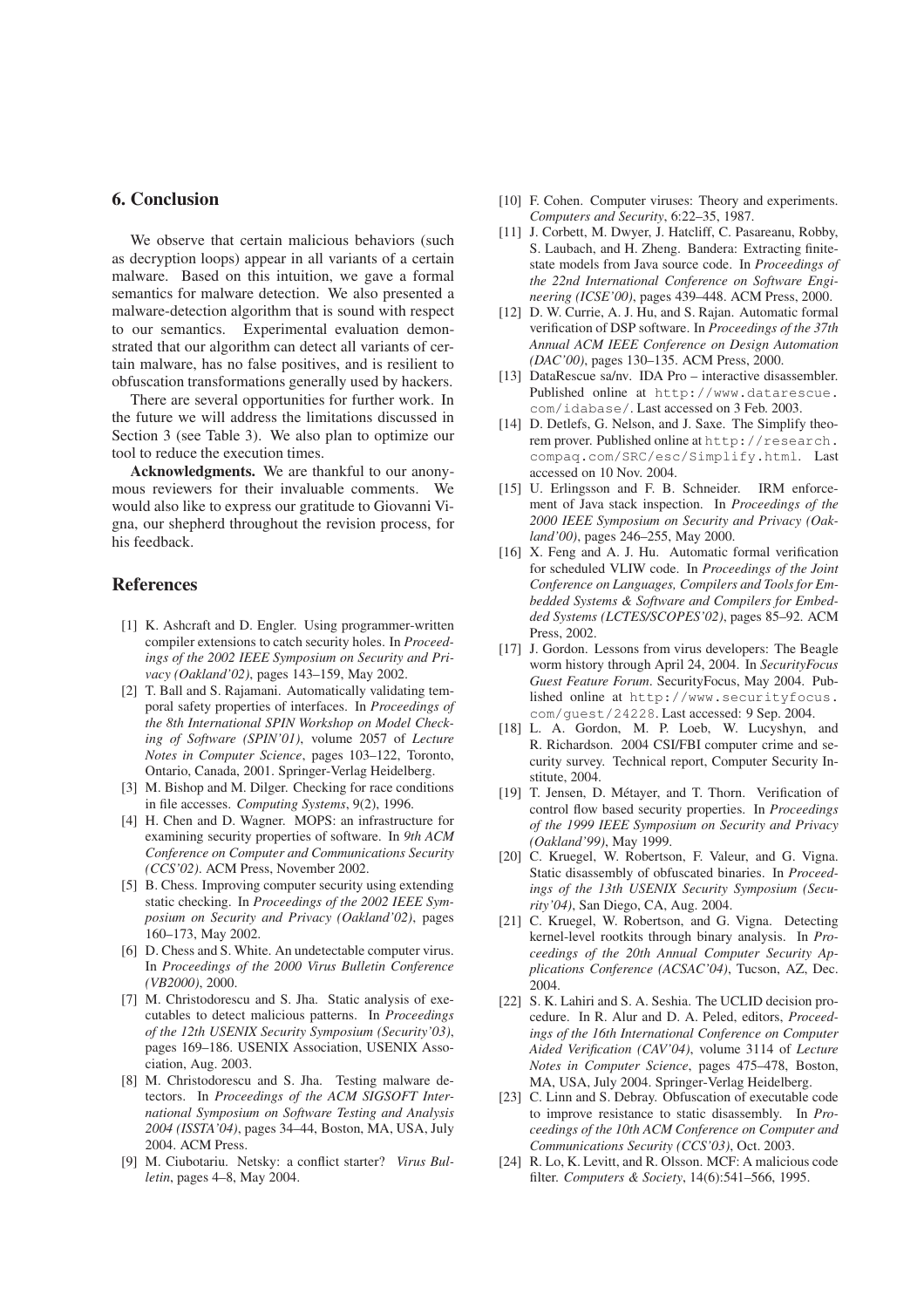- [25] LURHO Threat Intelligence Group. Sobig.a and the spam you received today. Technical report, LURHQ, 2003. Published online at http://www.lurhq. com/sobig.html. Last accessed on 16 Jan. 2004.
- [26] LURHQ Threat Intelligence Group. Sobig.e Evolution of the worm. Technical report, LURHQ, 2003. Published online at http://www.lurhq. com/sobig-e.html. Last accessed on 16 Jan. 2004.
- [27] LURHQ Threat Intelligence Group. Sobig.f examined. Technical report, LURHQ, 2003. Published online at http://www.lurhq.com/sobig-f.html. Last accessed on 16 Jan. 2004.
- [28] A. Marinescu. Russian doll. *Virus Bulletin*, pages 7–9, Aug. 2003.
- [29] G. McGraw and G. Morrisett. Attacking malicious code: report to the Infosec research council. *IEEE Software*, 17(5):33 – 41, Sept./Oct. 2000.
- [30] C. Nachenberg. Computer virus-antivirus coevolution. *Communications of the ACM*, 40(1):46–51, Jan. 1997.
- [31] G. C. Necula. Translation validation for an optimizing compiler. In *Proceedings of the ACM SIGPLAN 2000 Conference on Programming Language Design and Implementation (PLDI'00)*, pages 83–94. ACM Press, June 2000.
- [32] A. Pnueli, M. Siegel, and E. Singerman. Translation validation. In *Proceedings of the 4th International Conference on Tools and Algorithms for Construction and Analysis of Systems (TACAS'98)*, volume 1384 of *Lecture Notes in Computer Science*, pages 151–166. Springer-Verlag Heidelberg, Mar. 1998.
- [33] P. Singh and A. Lakhotia. Analysis and detection of computer viruses and worms: An annotated bibliography. *ACM SIGPLAN Notices*, 37(2):29–35, Feb. 2002.
- [34] D. Spinellis. Reliable identification of bounded-length viruses is NP-complete. *IEEE Transactions on Information Theory*, 49(1):280–284, Jan. 2003.
- [35] P. Ször and P. Ferrie. Hunting for metamorphic. In *Proceedings of the 2001 Virus Bulletin Conference (VB2001)*, pages 123 – 144, Sept. 2001.
- [36] z0mbie. z0mbie's homepage. Published online at http://z0mbie.host.sk. Last accessed: 16 Jan. 2004.

## **A. Proof of Theorem 2**

Let  $P$  be a program and  $T$  a template such that  $\mathcal{A}_{MD}(P, T)$  returns yes. Let f be a function from the set of nodes of  $P$  to nodes in  $T$  that satisfy the two conditions given in section 3 (such a function exists because the  $A_{MD}(P, T)$  returned yes). We will prove that  $P \models T$ .

There are two set of states - one for the program (which we simply refer to as state) and other for the template (which we refer to as template state). Recall that a state s of program is a 3-tuple comprising of an assignment  $val(s)$  of values to registers, value  $pc(s)$  for the program counter, and the memory contents  $mem(s)$ . Consider a node n in the template T and a node m in P such that  $f(m) = n$ . Let s be a state such that  $pc(s) = m$  (in this proof we equate the program counter with the CFG node it corresponds to), and  $B(\cdot, n, m)$  be the binding. We define a template state corresponding to s (denoted by  $T(s)$ ) as follows:

- Let  $B(val(s))$  be the assignment implied by the binding B, i.e.,  $B(val(s))(X)$  is equal to the value of the expression  $B(X, n, m)$  in the state s.
- Define  $pc(T(s))$  to be the program counter corresponding to node  $n$ .
- Define  $mem(T(s))$  as  $mem(s)$ .

Let  $n_0$  be the initial node of the template and  $m_0$ be a node in the program such that  $f(m_0) = n_0$ . Let  $s_0$  be a state such that  $pc(s_0) = m_0$ , and define  $s_0^T$  as  $T(s_0)$ . Recall that  $I(n)$  denotes the instruction corresponding to node *n*. Given a state *s*,  $I(n)(s)$  denotes the state obtained by executing instruction  $I(n)$ from state s, and  $e(I(n), s)$  denotes the event generated by executing instruction  $I(n)$  from state s. Let  $s'_1$ be equal to  $I(m_0)(s_0)$  and  $e_1$  be equal to  $e(I(m_0), s_0)$ . Let  $s_1^T = I(n_0)(s_0^T)$  and  $e_1^T = e(I(n_0), s_0^T)$ . Since  $n_0$ and  $m_0$  are unifiable, it is easy to see that  $e_1^T = e_1$ . Let  $n_1$  be the template node corresponding to  $pc(s_1^T)$ . Assume that in program  $P$ , from state  $s'_1$  there is a feasible path  $path(s'_1, m_1)$  from  $pc(s'_1)$  to a node  $m_1$ , such that  $f(m_1) = n_1$ , i.e., executing  $path(s'_1, m_1)$  from state  $s'_1$  yields a state  $s_1$ , such that  $pc(s_1) = m_1$ . We denote this fact by  $s_0 \stackrel{e_1}{\leadsto} s_1$ , i.e., there is an execution sequence  $\alpha$  that starts at  $s_0$  and ends at  $s_1$  and the first event generated by  $\alpha$  is  $e_1$ . Thus we obtain the following execution sequences in  $P$  and  $T$ :

$$
\begin{array}{rcl}\n\sigma & = & s_0 \stackrel{e_1}{\leadsto} s_1 \\
\sigma_T & = & s_0^T \stackrel{e_1^T}{\rightarrow} s_1^T\n\end{array}
$$

Recall that  $use(n_1)$  is the set of variables used by instruction  $I(n_1)$ . For every variable  $X \in use(n_1)$ , value of expression  $B(X, n_1, m_1)$  is unchanged by path( $s'_1$ ,  $m_1$ ). Therefore, executing instruction  $I(n_1)$ in the template from the states  $T(s_1)$  and  $s_1^T =$  $I(n_0)(s_0)$  results in same memory accesses, generate the same event, and transitions to the same node  $n_2$  in the template. We continue augmenting the execution sequences  $\sigma$  and  $\sigma_T$  until we obtain a template state  $s_k^T$ such that  $pc(s_k^T)$  corresponds to the final node of the template. At the end, we have two execution sequences

$$
\begin{array}{rcl}\n\sigma & = & s_0 \stackrel{e_1}{\leadsto} s_1 \stackrel{e_2}{\leadsto} s_2 \cdots \stackrel{e_k}{\leadsto} s_k \\
\sigma_T & = & s_0^T \stackrel{e_1^T}{\rightarrow} s_1^T \stackrel{e_2^T}{\rightarrow} s_2^T \cdots \stackrel{e_k^T}{\rightarrow} s_k\n\end{array}
$$

where  $\sigma$  and  $\sigma_T$  are execution sequences in the program and the template. Moreover, for  $1 \leq i \leq k$ ,  $e_i = e_i^T$ and template states  $s_i^T$  and  $T(s_i)$  satisfy the following property: